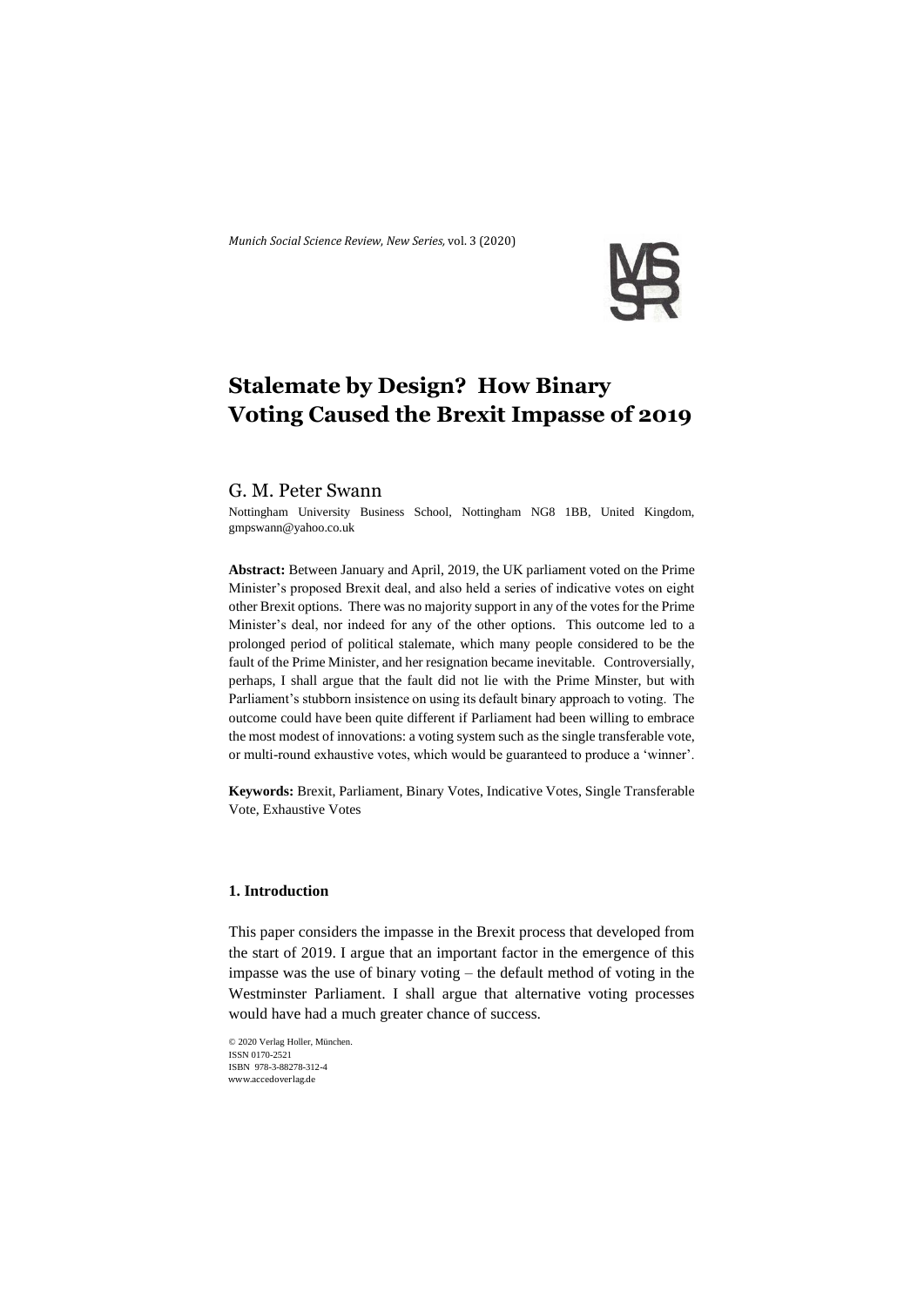#### 142 *Munich Social Science Review, New Series, vol. 3, 2020*

The title of this paper needs a little explanation. The phrase, "stalemate by design", implies that if a process leads to stalemate rather than a satisfactory conclusion, the reasons for that can be found in the design of the process. There is however an ambiguity in the phrase. Does this stalemate imply intent on the part of some participants, or is it just the unintended outcome of an imperfect design? Some might say that the expression "by design" usually implies intent, though I would say, not necessarily. In what follows, I can demonstrate that binary voting was highly likely to lead to the Brexit impasse, though I certainly don't suggest that was the intention of the then Prime Minister, Theresa May. However, I do suggest that some MPs endorsed binary voting precisely because they believed it would lead to an impasse, and therefore to the fall of Prime Minister May, and her replacement by another leader (probably Boris Johnson) who was open to a hard Brexit, and indeed a no-deal Brexit.

The rest of the paper is organised as follows (section numbers in brackets). We start (2) with a brief summary of some of the most important facts about Brexit, and the voting process used in parliament. In addition (3), I include a brief diversion on the Conservative Party Leadership Election in June-July 2019, which illustrates that when they really want to, politicians do know how to identify their first choice from a wide range of options. Next (4 and 5), I turn to a critical examination of binary voting which is the default process in the Westminster Parliament. I argue that in the context of a vote on the Prime Minister's Brexit deal, this process was highly likely to lead to an impasse. Then (6), I make a critical assessment of process of indicative votes, explored as a last-gasp attempt to avoid crashing into a no-deal Brexit. The process was flawed because it used parallel binary votes, but it could be made to work with a simply modification. Moreover, the vote did at least give us some useful information on opinions within Parliament. The implication of this (7) is that an exhaustive ballot run over all Brexit alternative would probably need to run for many rounds before a winner is identified. Section (8) concludes.

There are two appendices. The first (A1) considers a simple mathematical model of a leadership contest or an exhaustive ballot to identify the best deal from a wide range of alternatives. This shows that in most cases, it takes many rounds of voting to identify the winner. The second (A2) uses data on the correlation in votes for different alternatives to place these alternatives on a spectrum from Remain-oriented to Brexitoriented.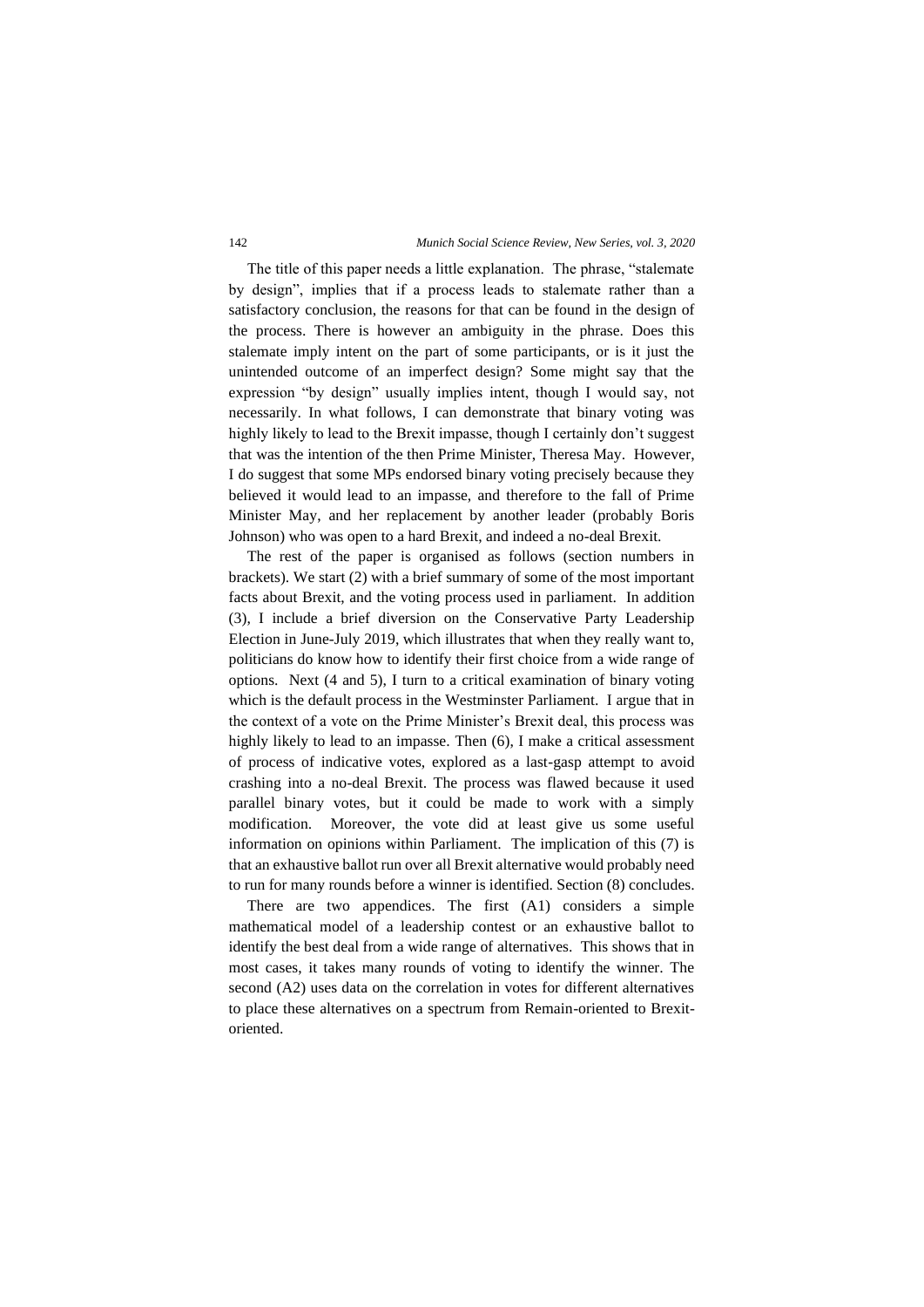#### **2. A Brief History of Brexit to May 2019**

In June 2016, the UK held a referendum on the question: "Should the United Kingdom remain a member of the European Union or leave the European Union?" The outcome of the vote was: Leave 51.9%; Remain 48.1% (Wikipedia, 2016). Prime Minister David Cameron resigned, on the grounds that as he had led the campaign to remain, he would not be viewed as a credible leader to implement Brexit. In July 2016, he was replaced as leader of the Conservative Party (and Prime Minister) by Theresa May, who promised to implement Brexit.

From the start, the outcome of the referendum was divisive. In England and Wales, the majority voted to leave, but in Scotland and Northern Ireland, the result went the other way. In Scotland, 62.0% voted remain and 38.0% voted Leave; in Northern Ireland, the percentages were Remain 55.8%, Leave 44.2% (Wikipedia, 2016). And in England, there were deep divisions between big cities and other prosperous areas of the South-East, which were pro-Remain, and the smaller and less prosperous towns in the North and Midlands, and the countryside, which were pro-Brexit. The referendum was also divisive by age group: most young people were pro-Remain while old people were pro-Brexit. There were countless tales of families and friends who were bitterly divided because of different views about Brexit.

Sadly, moreover, there were occasional episodes of violence. The most tragic occurred when Jo Cox, a much-respected Labour MP, was murdered by a man who objected to her pro-Remain stance (Wikipedia, 2016).

May's government started the official withdrawal process on 29 March 2017, and that gave a period of two years (i.e. until 29 March 2019) to complete the Brexit negotiations. This period was later extended until end-October 2019, and then again until end-January 2020. By 25 November 2018, the UK and the EU had reached agreement on Brexit, and this was described in two documents:

- i) a Withdrawal Agreement, describing the withdrawal of the UK from the EU;
- ii) a Political Declaration**,** describing a framework for the future relationship between the EU and the UK.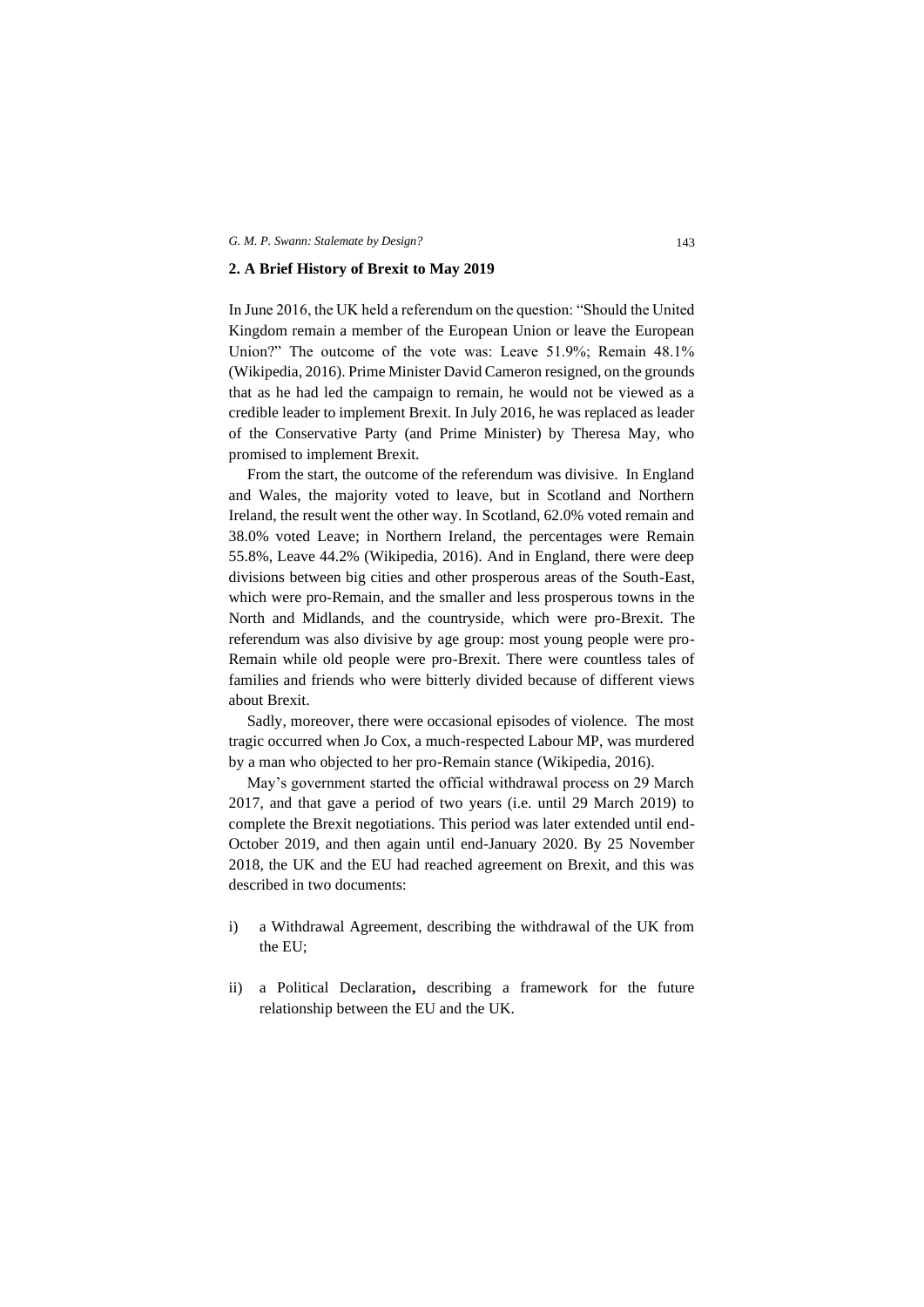The first vote in the Westminster parliament on the Prime Minister's deal took place on 15 January, 2019. The government's motion asked MPs to approve the withdrawal agreement *and* the political declaration. The motion was heavily defeated: 'Yes', 202; 'No', 432 (Hansard,<sup>1</sup> 2019a, Columns 1122-1125). In due course, the government asked parliament to vote again on two further occasions, but while the margin of defeat was smaller, the motion was still defeated.<sup>2</sup> Table 1 gives details (based on raw data from Hansard (2019a, 2019b and 2019f).

| <b>Ballot</b> |     |     |     |  |
|---------------|-----|-----|-----|--|
| Yes           | 32% | 38% | 45% |  |
| No            | 68% | 62% | 54% |  |

**Table 1:** Ballots on Theresa May's Brexit Deal January-March 2019

Following the first vote, the Prime Minister's immediate response to Parliament was as follows (Hansard, 2019a, Columns 1122-1125):

"The House has spoken and the Government will listen. It is clear that the House does not support this deal, but tonight's vote tells us nothing about what it does support; nothing about how, or even if, it intends to honour the decision the British people took in a referendum that Parliament decided to hold."

The next day (16 January 2019), the House of Commons Exiting the European Union Committee (2019) published its response to the vote on the Withdrawal Agreement and Political Declaration. The penultimate paragraph of the report concluded as follows:

"It is vital that the House of Commons is now given the opportunity to identify an option that might secure a majority. We recommend that this is done by holding a series of indicative votes on the options we

<sup>&</sup>lt;sup>1</sup> *Hansard* (the Official Report) is the edited verbatim report of proceedings of both the House of Commons and the House of Lords.

<sup>2</sup> The second vote was on 12 March 2019 (Hansard, 2019b, Columns 291-295), and the third vote on 29 March 2019 (Hansard, 2019f, Columns 771-775). In the third vote, the motion was changed slightly, and Parliament was only asked to vote on the Withdrawal Agreement, and not the Political Declaration.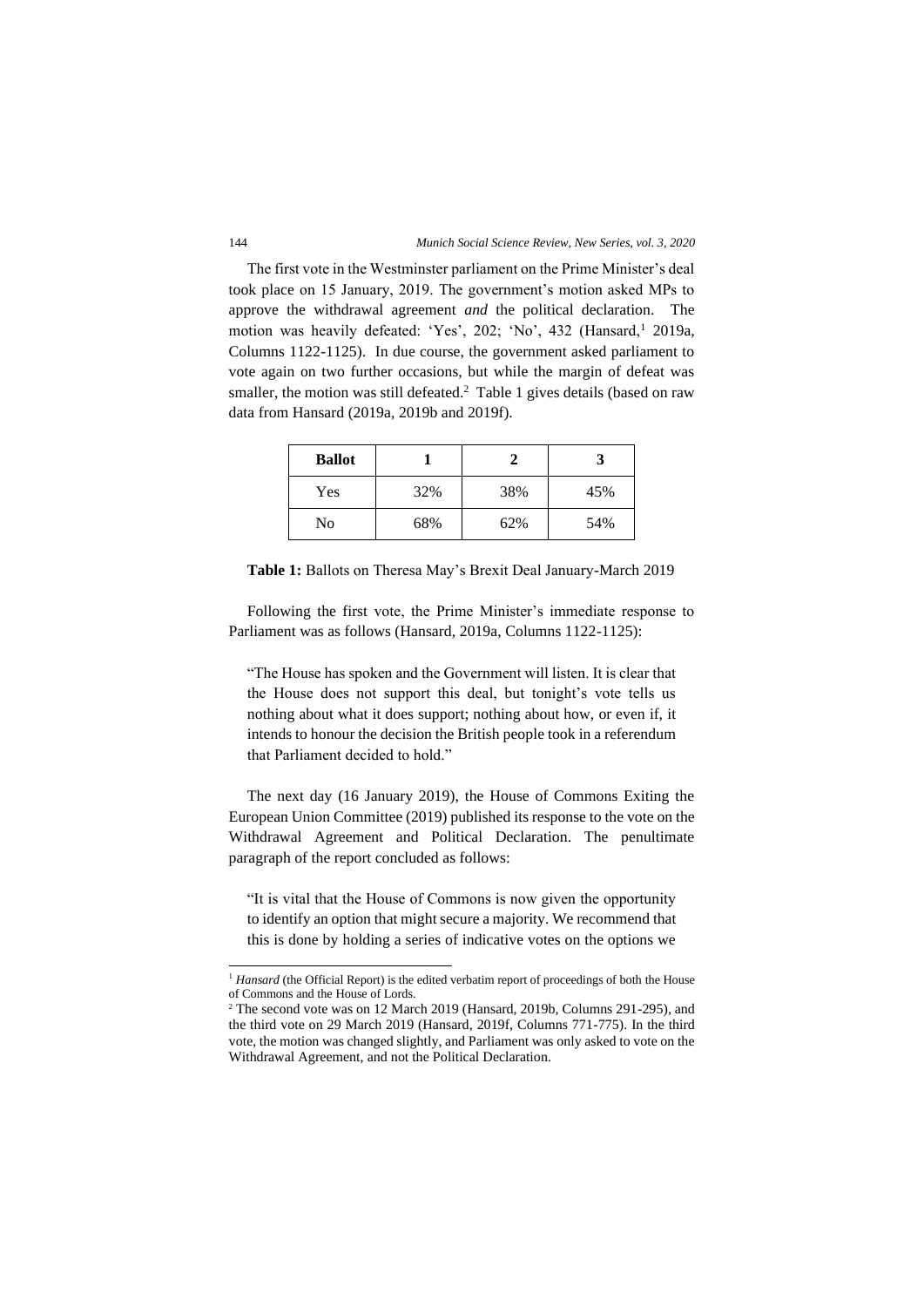have set out above as soon as possible. In deciding how to proceed on 21 January, the House and the Government will need to identify not only where a majority might be found but also what decision-making process might allow for the reflection of the view of the House as a whole, including the possibility of free votes, and how to enact any decision made."

But despite this recommendation, the government were slow to act on this, and despite much criticism from MPs for the delay, it was not until 27 March that a series of indicative votes was held. Eight possible Brexit Policies were considered, as in Table 2 – but note that Prime Minister May's deal was not included as one of those options (Hansard, 2019d).

|   | <b>Brexit Policy</b>                                                   | Proposed by      |
|---|------------------------------------------------------------------------|------------------|
| A | Revoke Article 50                                                      | Joanna Cherry    |
| B | Confirmatory Referendum on<br>Withdrawal Agreement                     | Margaret Beckett |
| C | Labour Party's Alternative Plan                                        | Jeremy Corbyn    |
| D | Customs Union                                                          | Kenneth Clarke   |
| E | Common Market 2.0                                                      | Nick Boles       |
| F | EEA/EFTA -- No Customs<br>Union                                        | George Eustice   |
| G | <b>Contingent Preferential</b><br>Agreements (or "Managed No<br>Deal") | Marcus Fysh      |
| H | No Deal Brexit                                                         | John Baron       |

**Table 2:** Proposals Included in Indicative Votes, 27 March 2019

Significantly, the vote did not adopt the usual Westminster convention where MPs walk through the lobbies to vote. Instead, all eight votes took place simultaneously, and on paper. The order of these 8 policies in Table 2 is not the same as on the ballot Paper, but is intended to show the location of policies on a spectrum from Remain-oriented to Brexit-oriented policies.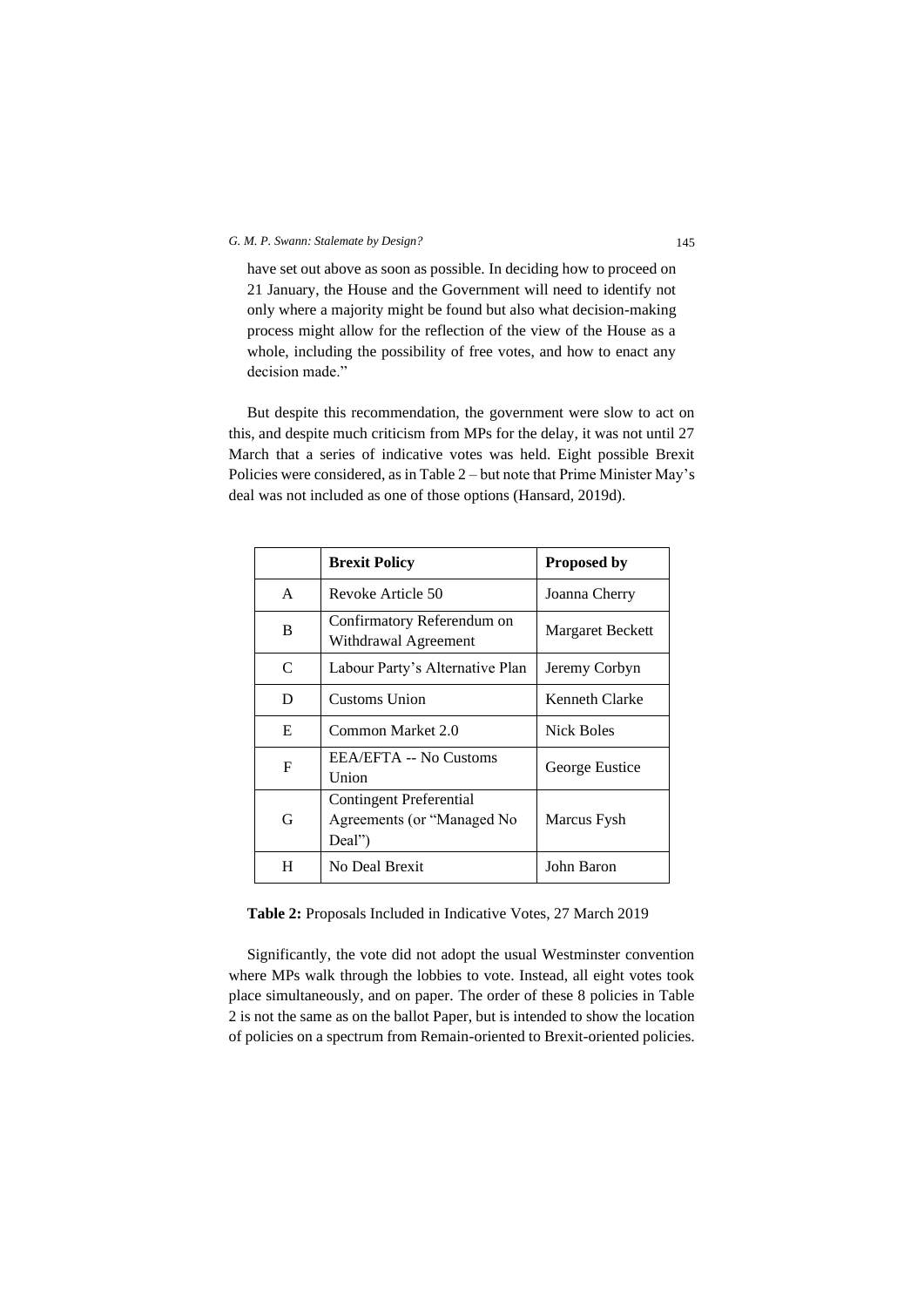A is at one end of the spectrum (Remain) while H is at the other end of the spectrum (Brexit). The derivation of this ordering is described in Appendix 2.

The Exiting the European Union Committee of the House of Commons, several MPs and many outside parliament argued that MPs should place these policies in order of preference (using the single transferable vote process), but the latter proposal was considered too radical. Instead, there were eight binary (yes/no) votes, one on each policy. The outcome of the eight votes were as follows. (These calculations are based on raw data from Hansard, 2019e).

|               | Yes | Abstain | N <sub>0</sub> |
|---------------|-----|---------|----------------|
| A             | 29% | 25%     | 46%            |
| B             | 42% | 11%     | 47%            |
| $\mathcal{C}$ | 37% | 14%     | 48%            |
| D             | 42% | 15%     | 43%            |
| E             | 30% | 26%     | 45%            |
| $\mathbf{F}$  | 10% | 30%     | 59%            |
| G             | 22% | 12%     | 67%            |
| H             | 25% | 12%     | 63%            |

**Table 3:** Indicative Votes on 8 Brexit Policies, 27 March 2019

As in Table 1, no policy achieved a majority voting 'yes', though option D (Customs Union) comes very close, and option B (Confirmatory Referendum) comes quite close. Note however that a large and clear majority voted 'no' to the policies F, G and H. A few days later, Parliament ran another round of indicative votes, but this time considering only four options. The results were not very different, and once again, no policy achieved a majority voting 'yes' (Hansard, 2019g).

The Brexit process had now reached an impasse. Indeed, it is fair to say that the whole Brexit debate had exhausted the patience of the British people, the patience of people across other EU countries and beyond, and the patience of all involved in negotiations on both sides. The following two comments by MPs in the north of England summarise this sense of exhaustion: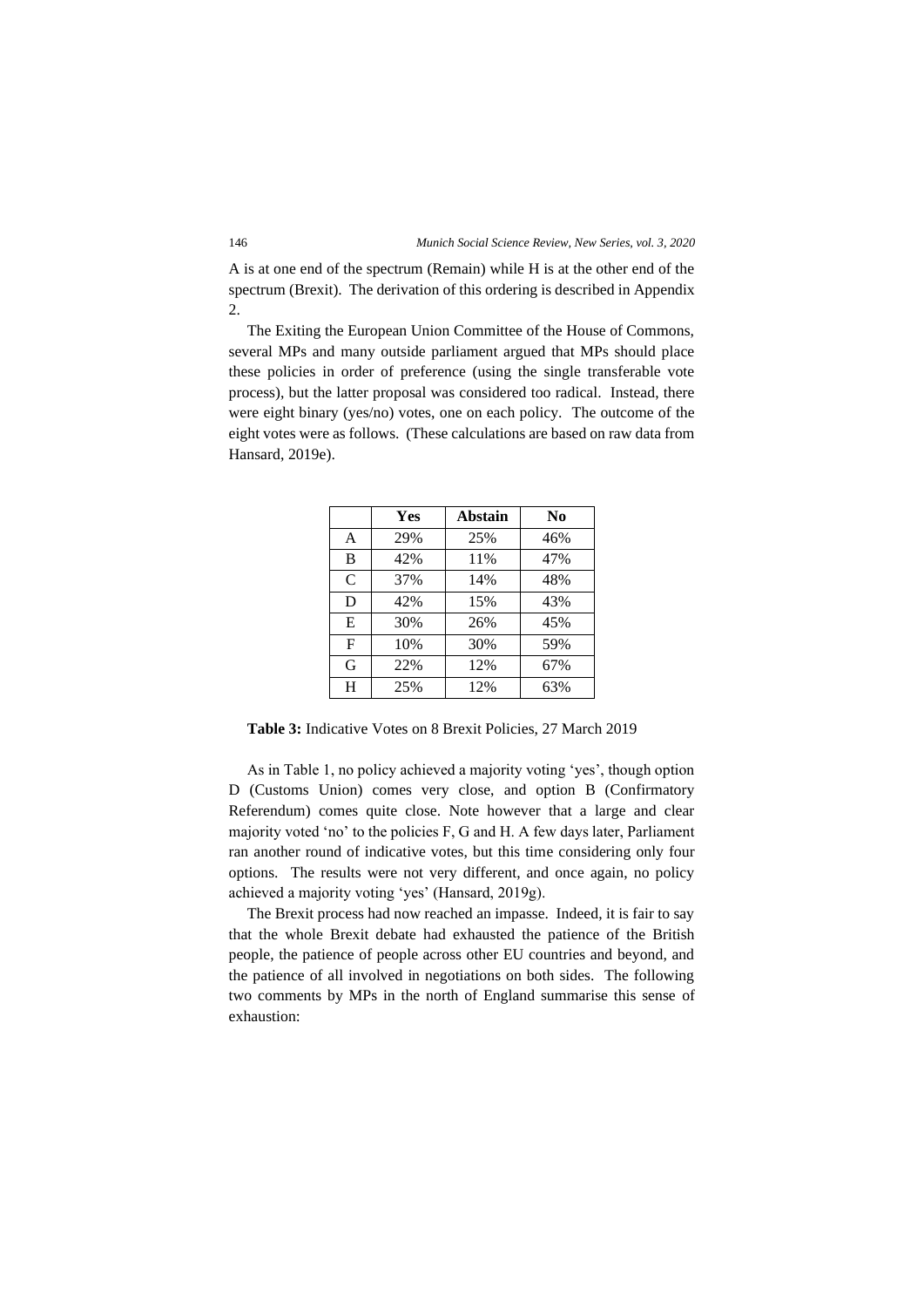"People are looking at what is happening and feeling absolute frustration and despair, because the people whom they elected to make decisions and make this work have not found a way through the difficulties." (Jim McMahon, Hansard, 2019c, Column 66)

"Our international reputation has taken the worst hammering in living memory. The Confederation of British Industry said that it has lost confidence in the political process. The TUC has specifically asked us to look for a new parliamentary mechanism. MPs are always telling other people to change and adapt. Now, perhaps it is time for us to do the same. Confidence in our parliamentary process will be restored only when we show that we can act constructively and creatively." (Helen Goodman, Hansard, 2019c, Column 104)

The Prime Minister made one last attempt to break the Brexit impasse by holding talks with the Labour Party, in the hope of finding a compromise. But these talks were unsuccessful, and these ended without agreement on 17 May. Then, a few days later, the Conservative Party suffered a disastrously bad performance in the European Parliament Elections, coming fifth – behind the Brexit Party, Liberal Democrats, Labour Party and Green Party. After that, Theresa May's resignation as Prime Minister and leader of the Conservative Party was inevitable.

# **3. Conservative Party Leadership Election, June-July 2019**

For the purposes of this paper, I could end this historical sketch here. However, it is very instructive to add a brief diversion on the Conservative Party Leadership Election in June-July 2019. This shows that, when they really want to, politicians know perfectly well how to identify the (collective) first choice from a wide range of options.

The method of choosing the leader of the Conservative Party can be described as an 'elimination contest' or 'exhaustive ballot'. Those who wish to stand as candidates have to declare their participation by a given date. Then a series of votes are held, where at each stage, one or more candidates are eliminated. In the early rounds, it is Conservative MPs who vote on the available candidates. In the last round, when only two candidates are left, the decision is made by the full membership of the Conservative Party. To progress beyond the first round, a candidate must win at least five per cent of the vote, and to progress beyond the second round, a candidate must win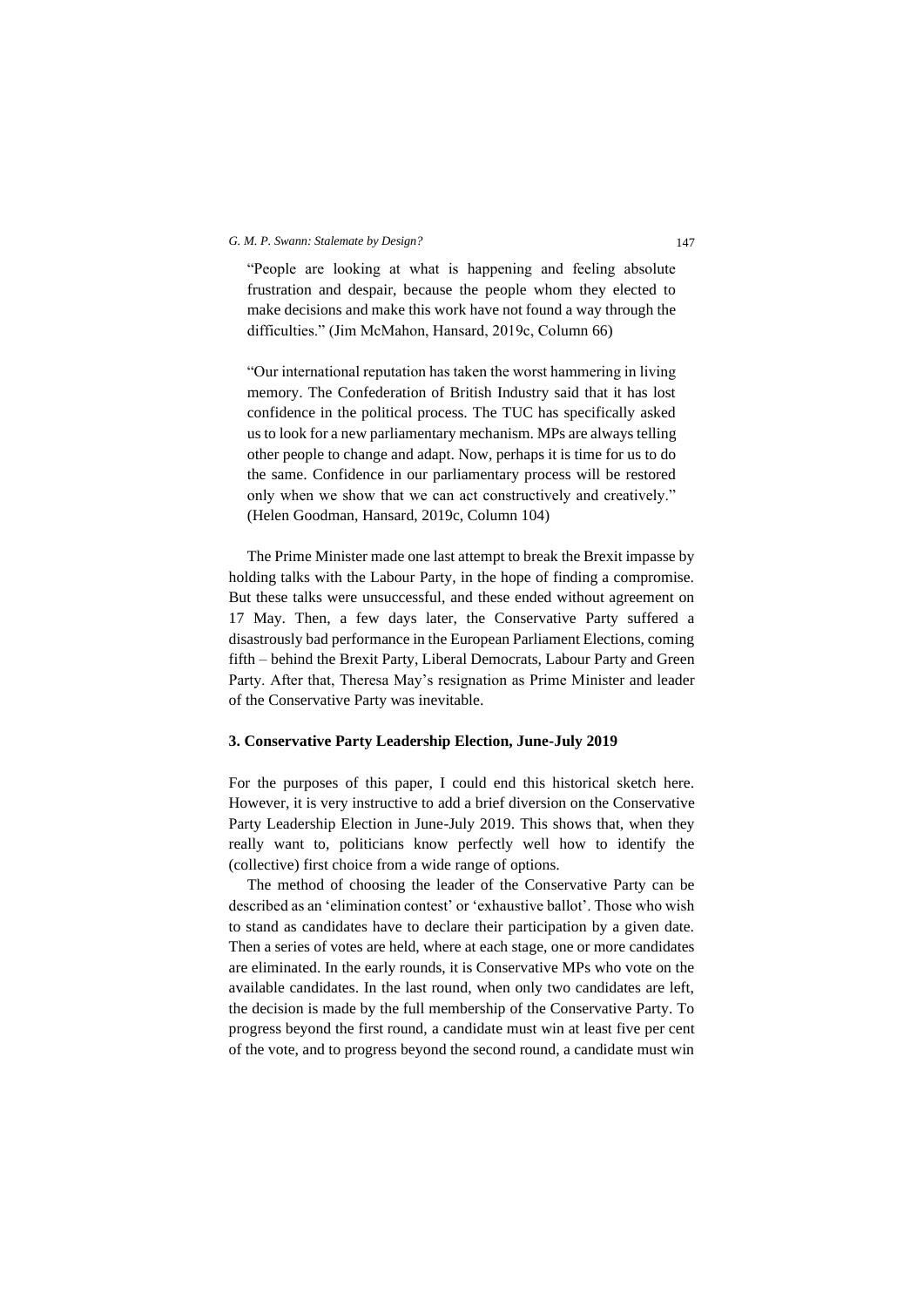at least ten per cent of the vote. If all candidates meet that threshold, then the candidate with the lowest number of votes is eliminated. And from the third round onwards, the candidate with the fewest votes is eliminated.

Table 4 summarises the progress of the 2019 leadership election (calculations based on data from Wikipedia, 2019). Ten candidates entered the contest. In the first ballot, three candidates were eliminated, as they failed to gather 5 per cent of the vote. One other candidate (Hancock) did meet that threshold, but decided to withdraw anyway. In the second ballot, one candidate was eliminated, as he failed to achieve 10 per cent of the vote. Thereafter, one candidate was eliminated in each ballot.

| <b>Ballot</b>       | 1    | $\mathbf{2}$ | 3    | $\boldsymbol{4}$ | 5   | 6   |
|---------------------|------|--------------|------|------------------|-----|-----|
| Contestants         | 10   | 6            | 5    | $\overline{4}$   | 3   | 2   |
| Boris Johnson       | 36%  | 40%          | 46%  | 50%              | 51% | 66% |
| Jeremy Hunt         | 14%  | 14%          | 17%  | 19%              | 25% | 34% |
| Michael Gove        | 12%  | 13%          | 16%  | 20%              | 24% |     |
| Sajid Javid         | 7.3% | 11%          | 12%  | 11%              |     |     |
| <b>Rory Stewart</b> | 6.1% | 12%          | 8.6% |                  |     |     |
| Dominic Raab        | 8.6% | 9.6%         |      |                  |     |     |
| <b>Matt Hancock</b> | 6.4% |              |      |                  |     |     |
| Andrea Leadsom      | 3.5% |              |      |                  |     |     |
| Mark Harper         | 3.2% |              |      |                  |     |     |
| <b>Esther McVey</b> | 2.9% |              |      |                  |     |     |

**Table 4:** Conservative Party Leadership Election, June-July 2019

Mr Johnson was widely expected to win this election  $-$  so long as he reached the final round. It was well-known that Johnson was very popular amongst party members, while amongst Conservative MPs, only about one half would vote for Johnson, while the other half would definitely not vote for Johnson.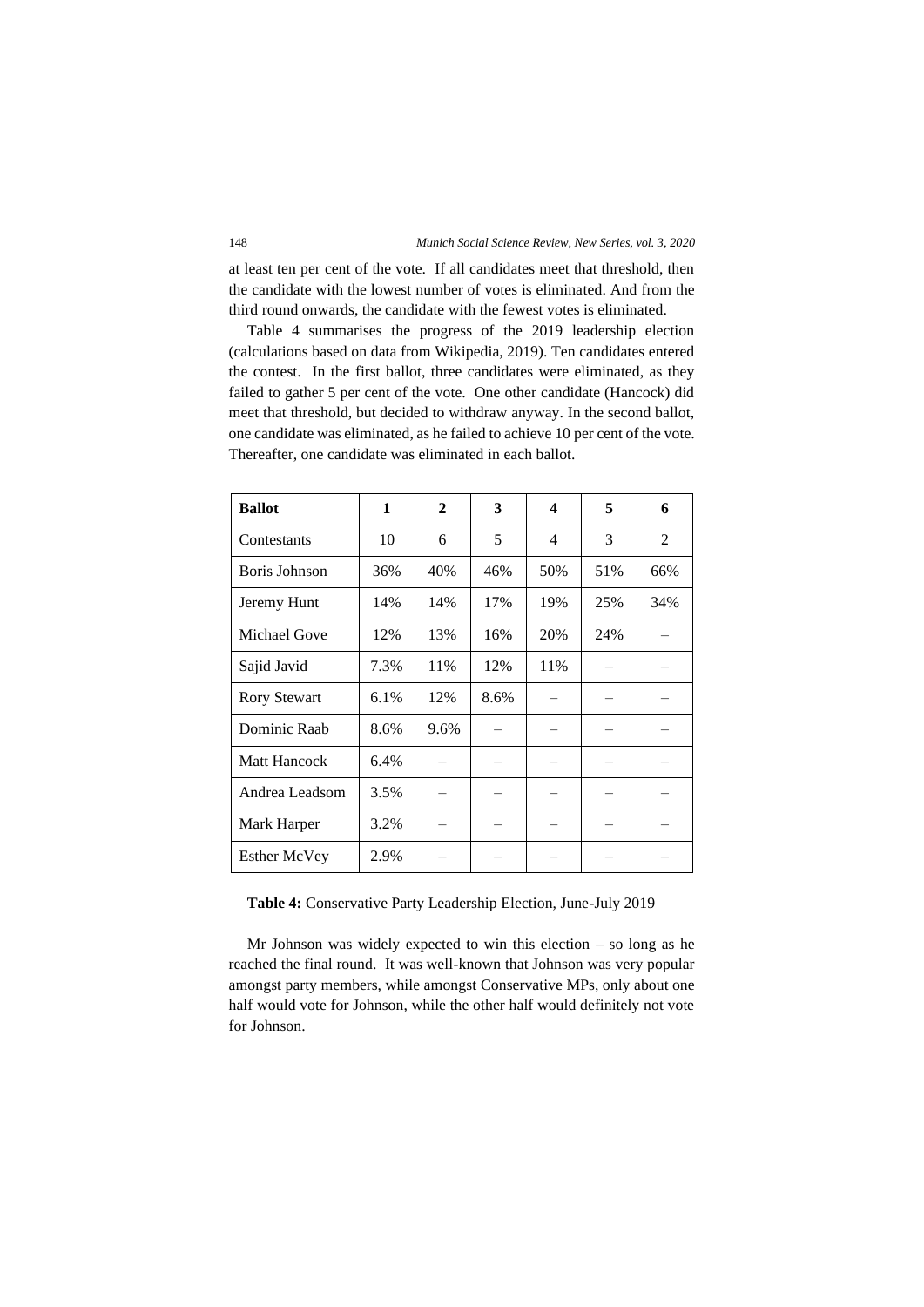There is nothing exceptional about this particular leadership contest. But the reason for dwelling on Table 4 in this paper is to make a different point: why could we not have had a similar process to choose the preferred type of Brexit policy? We shall return to this question later.

# **4. Binary Voting, Part I**

The normal – and, I might say – almost invariable method of voting in the House of Commons is a particular type of binary vote. The government tables a motion proposing (say) a new policy. MPs are asked to vote, 'yes', if they are in favour, or 'no', if they are not.

Indeed, we can say that the principle of binary voting is deeply embedded in the architecture of the House of Commons. Rather than vote on paper, the normal procedure is for those in favour of the motion to walk into a room called the 'Ayes' Lobby ('aye' meaning 'yes'),<sup>3</sup> while those against the motion walk into the 'Noes' Lobby. The clerks in each Lobby record which MPs have entered their Lobby during the vote, and the results of Parliamentary votes are calculated in that way.

If the majority vote 'yes', then the government implements its new policy. If the majority vote 'no', then government policy is unchanged. Therefore, this particular type of binary vote is in effect a decision between adopting a new policy, and maintaining the status quo.

This is an absolutely critical point. Given that some government motions will not pass, it is arguable that Parliament should only offer a binary vote of this sort when maintaining the status quo is an acceptable outcome - albeit not the government's preferred outcome. But in the case of a vote on the Prime Minister's Brexit deal, the status quo was obviously not an acceptable outcome. The government was committed to implementing the result of the 2016 referendum, and ensuring that the UK leaves the EU; to maintain the status quo would be a breach of that commitment. Arguably, therefore, Parliament should not have allowed a binary vote of this sort.

There is another type of binary vote, which does not suffer from such problems, where the decision is between two specific alternative policies, (say) X and Y. In the context of Brexit, X could be the Prime Minister's deal, and Y an alternative policy proposed by the opposition (for example).

<sup>&</sup>lt;sup>3</sup> In English, as spoken in most of the UK, the use of the word 'aye' is archaic. There are some exceptions, especially in the north-east of England and in Scotland, where 'aye' is in general use today.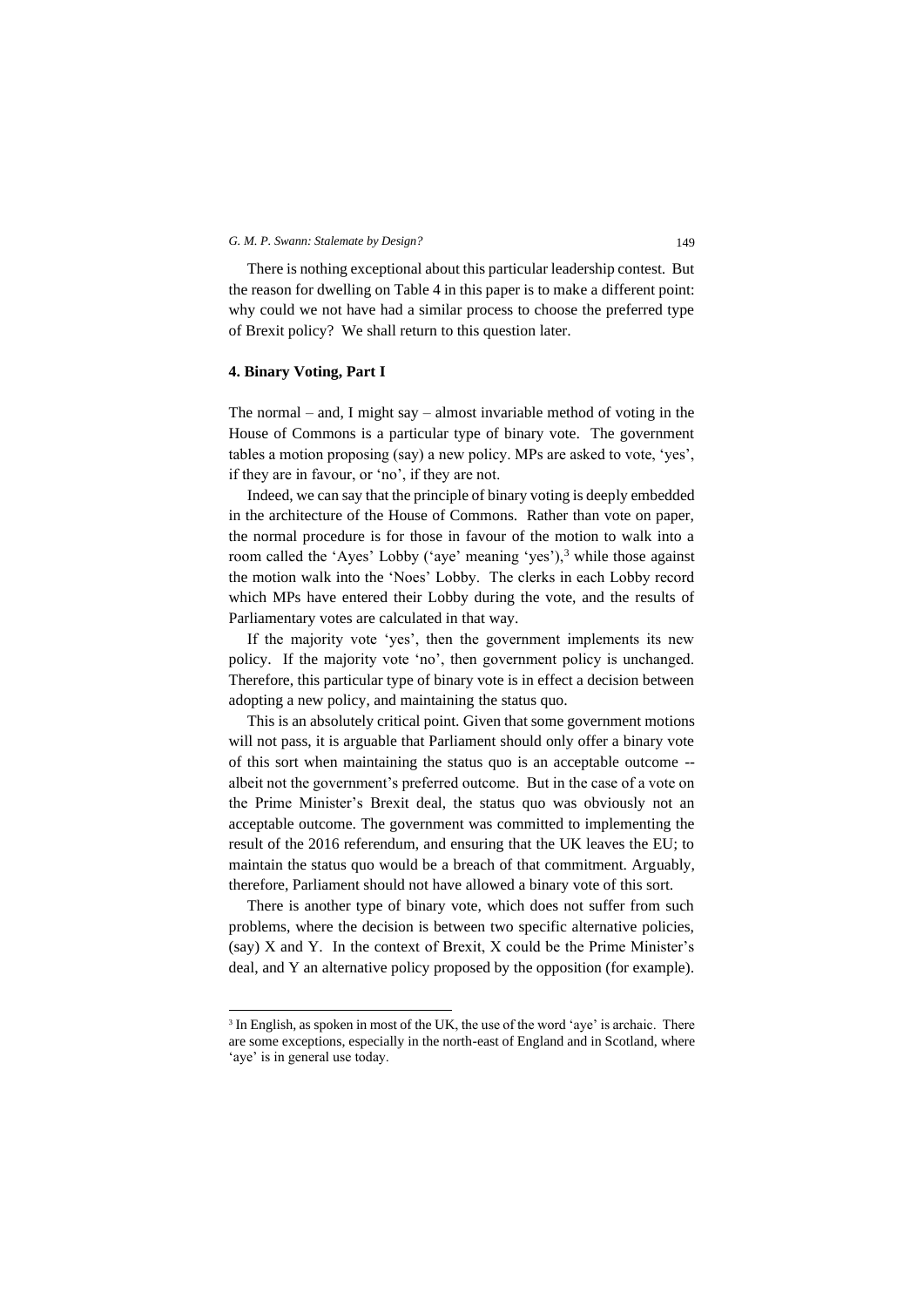In this case, MPs don't vote 'yes' or 'no', but vote for X or Y. That is a slight challenge to the architecture of the House of Commons, but is hardly a radical innovation. And moreover, whichever way the vote goes, there is a specific outcome  $(X \text{ or } Y)$ , and no stalemate. But this type of binary vote was not used in the Brexit voting process.

What did it mean when an MP voted in favour of May's Brexit motion? The most extreme interpretation is that May's deal was their first choice amongst all possible Brexit arrangements. Or, as a slightly less extreme interpretation, it means that even if May's deal is not that MPs first choice, it is close enough to the first choice that no great compromise is involved in voting for the May deal.

And what did MPs think they were doing when they voted 'no' to the Prime Minister's deal? Were they voting for a stalemate? I suspect almost all MPs would deny that. Instead, they would probably say that this was not the right Brexit deal, and there were better alternatives. The compromise involved in voting for May's deal was too great. In order to make Parliament consider these alternatives, it was necessary to vote against the Prime Minister's deal, even if that led to a temporary stalemate.

And this illustrates the problem with a binary (yes/no) vote in this Brexit context. It did not make sense for parliament to choose between the Prime Minister's Brexit deal and the status quo. The real meaning of this vote was to compare the Prime Minister's Brexit deal (X) and a hopelessly ill-defined range of alternatives, which we might call  ${Y_1 \dots Y_N}$ . This perceived range might vary from person to person, and the possible range may be quite wide.

From the evidence we have, we cannot know how many possible alternatives MPs had in mind when deciding whether to vote for May's deal or against. However, we can get an idea of this from the range of alternatives discussed when the indicative vote experiment was under way. For the first set of indicative votes, sixteen alternative policies were proposed, of which the Speaker (chair) chose eight for MPs to consider.

When so many different alternatives are being considered by MPs, and when MPs have such wide differences in opinion as they do on the issue of Brexit, it is highly improbable that one specific deal could expect to achieve more than fifty per cent of the vote in one binary vote. Why is this? The easiest way to understand this, I think, is to consider a simple model of choice between multiple alternatives. We do this in Appendix A1, where we can use the single transferable vote method, or the exhaustive ballot method to choose a winner. There, we show that in most cases, it takes many rounds of voting to identify a winner from a wide variety of alternatives.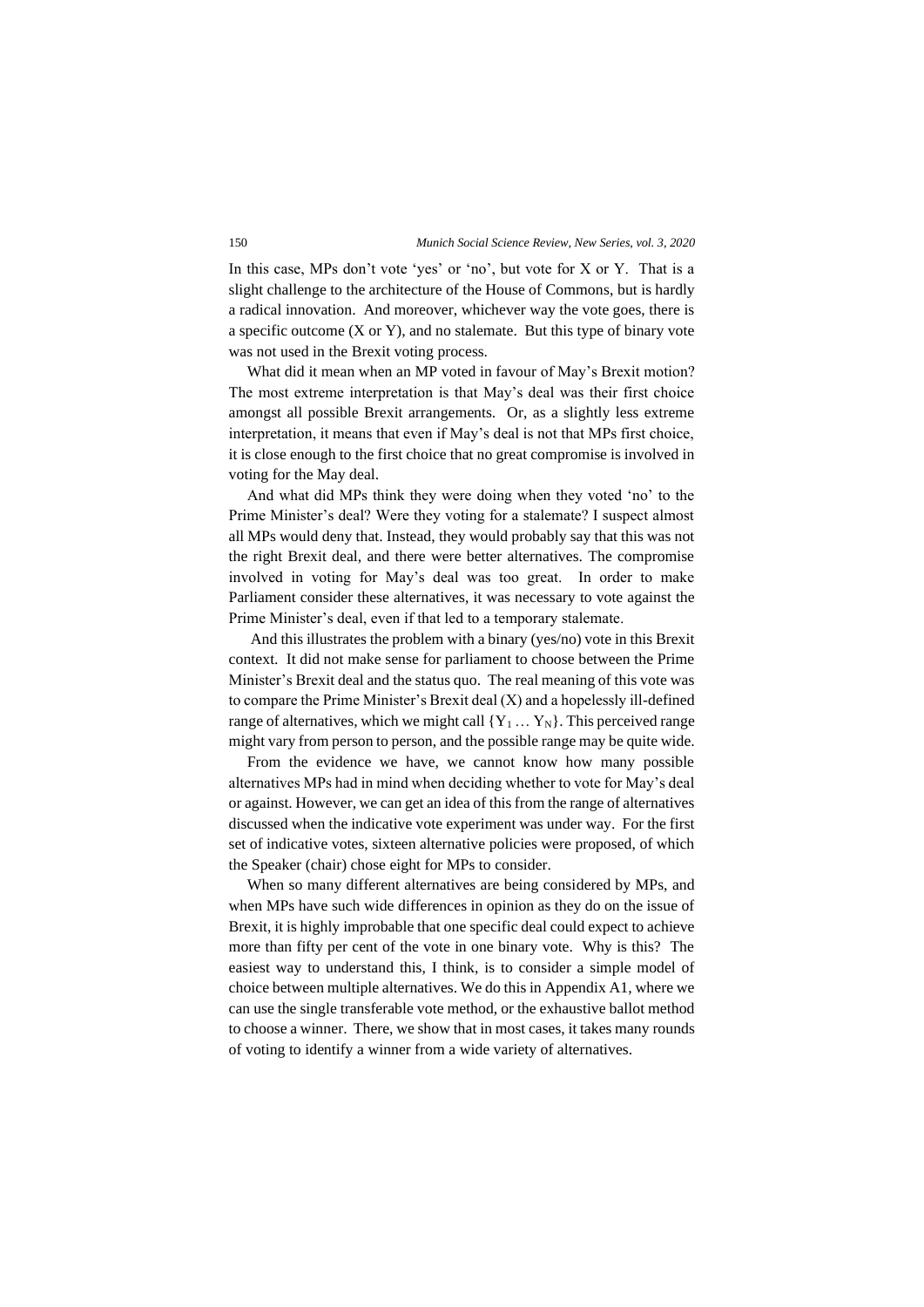#### **5. Binary Voting, Part II**

In view of the above, binary voting was not, and probably never could be, an appropriate approach to resolving the question of which sort of Brexit we want. Let us return to Theresa May's remarks made immediately after the first rejection of her Brexit motion on 15 January 2019. She said two things:

- i) "it is clear that the House does not support this deal"
- ii) "tonight's vote tells us nothing about what it does support …"

Start with the second point. Here, we have to agree with May: the vote does indeed tell us nothing about what alternative policy the House would support. But the reason for that is not because MPs were mischievous or uncooperative; the problem lies with the procedure itself. MPs were offered a binary vote to support or oppose a particular deal, and the motion did not refer to any alternative options. Binary (yes/no) voting on such a motion *cannot* tell us what alternative would be supported. The only way we can find out about potential support for alternatives is to allow MPs *multiple* choices – and not just a binary choice.

Then take the first point. For a politician brought up in the binary voting culture, such a defeat would seem overwhelming**.** But I myself would be more optimistic. It is clear that the House will not support this deal in a binary (yes/no) vote but, on the other hand, if this deal were one of several options offered in a leadership election, using the same (or a similar) procedure to that described in Section 3, then it is still possible that May's deal could win that 'election'. I shall explain this further below.

In short, I would say that May's deal is not necessarily 'dead', but binary voting is (or should be) 'dead' as a way of selecting the appropriate form of Brexit. Instead, as argued by several MPs (notably the 'Father of the House',<sup>4</sup> Kenneth Clarke), MPs should place these policies in order of preference using the single transferable vote process, or the exhaustive vote process used in the Conservative Party Leadership Election in June-July 2019 (see Section 3).

<sup>4</sup> The 'Father of the House' is an informal role occupied by the longest-serving male MP. There is also a 'Mother of the House'. As these MPs have exceptionally long experience of Parliament (in Clarke's case, 49 years), their opinion carries a lot of weight.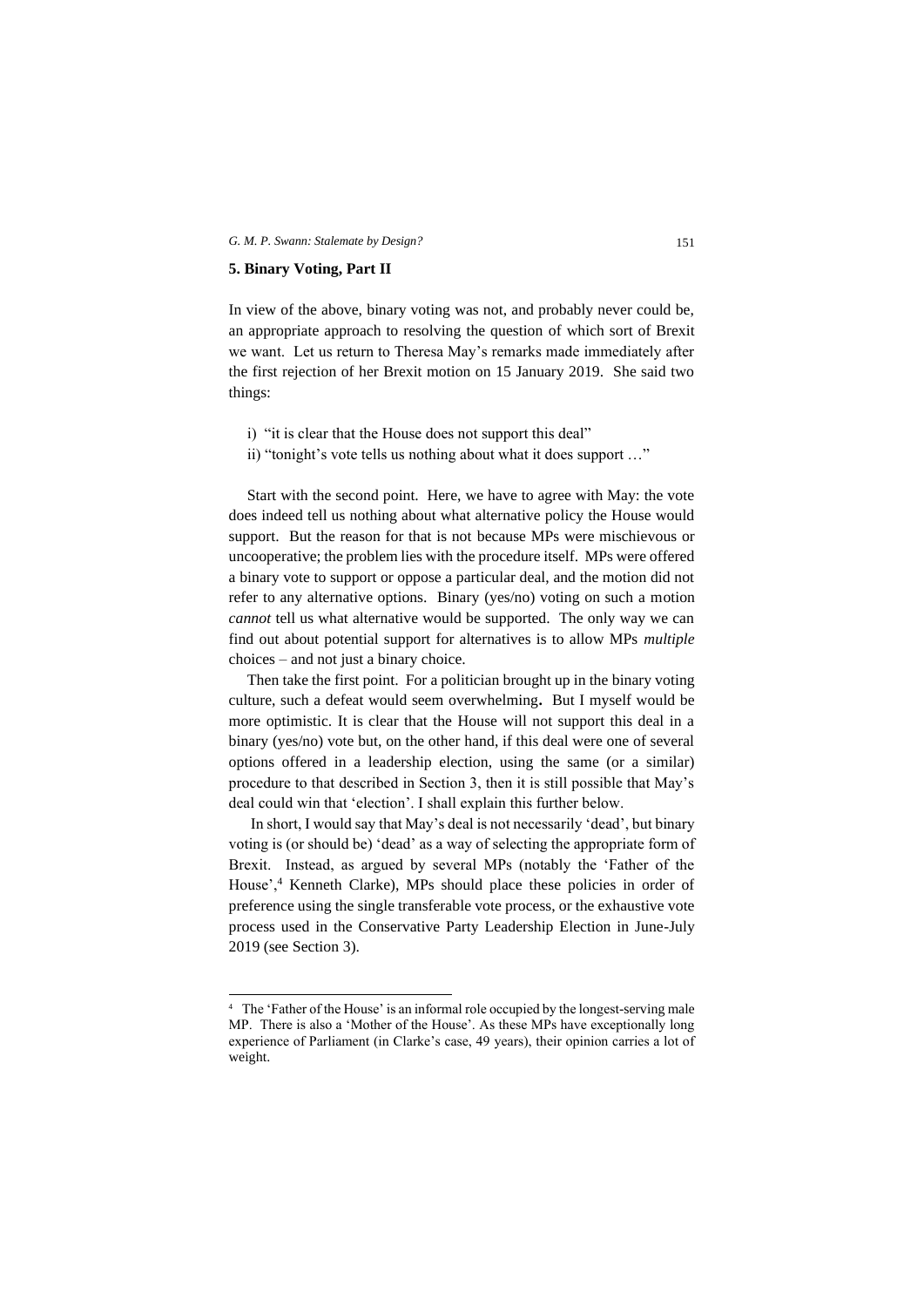Given that there were ten candidates in round one of the Leadership Election, and all of them had their supporters, it was extremely unlikely that any candidate could expect to achieve more than fifty per cent of the vote in the first round. Indeed, Boris Johnson did not manage to exceed fifty per cent until round five.

It is interesting to compare May's experience in the three votes on her Brexit deal with Boris Johnson's experience in the first three rounds of the Conservative leadership election. Table 5 gives a succinct summary (based on Tables 1 and 4):

| <b>Ballot</b>               |     |     |     |
|-----------------------------|-----|-----|-----|
| Theresa May's Share of Vote | 32% | 38% | 45% |
| Johnson's Share of Vote     | 36% | 40% | 46% |

**Table 5:** Comparison of May's Brexit Vote with Conservative Leadership Election

In each round, May's share of the vote is not far behind Johnson's. But May's results in these three rounds were considered a failure, while nobody considered Johnson's performance a failure. The reason for that is that May was expected to win fifty per cent support for her deal in one or two votes, while Johnson was not expected to achieve that until the field was reduced to three or four candidates. In short, a binary (yes/no) vote on one specific deal was an impossibly demanding test of whether that deal was preferable to any alternative. Indeed, suppose the leadership election had taken the form of a binary vote: "Do you support Boris Johnson for Leader? (yes or no.)" I doubt that Johnson would have won the necessary majority in that single vote, and if confined to binary votes, the Conservative Party would have failed to agree on a new leader.

In summary, I would argue that the impasse described above was a highly probable outcome of a badly-designed voting process. Binary voting is an unsuitable method for choosing the best option from a wide range of alternatives. This seems so obvious that it hardly needs any further explanation, and yet Parliament, in all its wisdom, did not recognise this problem.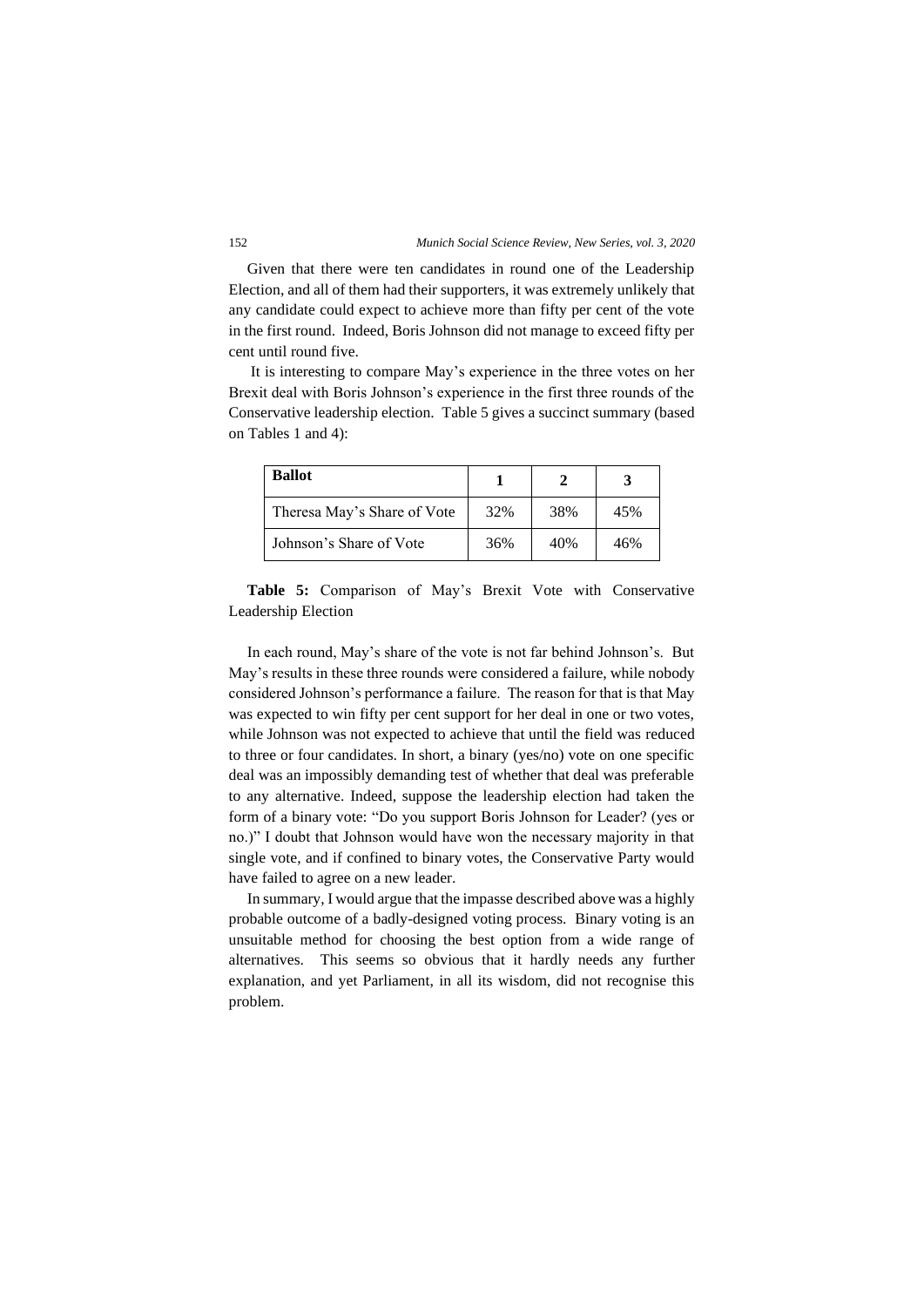#### **6. Indicative votes, Part I**

The Institute of Government (2019) provide a useful guide to the idea of indicative votes. The indicative votes experiment in March 2019 would probably not have happened without the efforts of Sir Oliver Letwin – a former government minister, but by 2019, a 'back-bench' Conservative MP. In order to outflank leading Eurosceptics in the Conservative Party, who did not want indicative votes, Letwin had to work with some opposition MPs in order to table a cross-party motion for indicative votes. Letwin's efforts were widely praised by many MPs from all parties, and many ordinary members of the public.

In the debate on indicative votes (25 March 2019), Kenneth Clarke asked Letwin this question (Hansard, 2019c, Column 83):

"As his amendment does not set out precisely the form that the indicative votes will take, there is a real danger that if everybody votes for their first preference, we will not produce a majority for anything. His amendment does not set out the basis on which the indicative vote motions are to be tabled. How are we to resolve the method by which we table them? The opinion of the hon. Member for Bishop Auckland (Helen Goodman) and myself is that the single transferable vote is the best way to steer people to one conclusion. It will force compromise, except from those who will vote only for their first preference. Unless my right hon. Friend has a better alternative, how does he guard against the danger of nothing getting a majority?"

Letwin replied (Hansard, 2019c, Column 83):

"My own view is that, at least to begin with, it may be wiser simply to disclose where the votes lie on a plain vanilla basis—this point was made very forcefully a few moments ago—with all the voting going on at once, with pink slips in the Lobby at the end of the debate and not sequentially so that we do not have the gaming of sequence. On that basis we could discover which propositions that have been put forward commanded significant support and which did not. We should do so in the hope that, as politicians—we should remind ourselves that we are not just an ordinary electorate, but politicians who have spent our lives in this business—we can, in the succeeding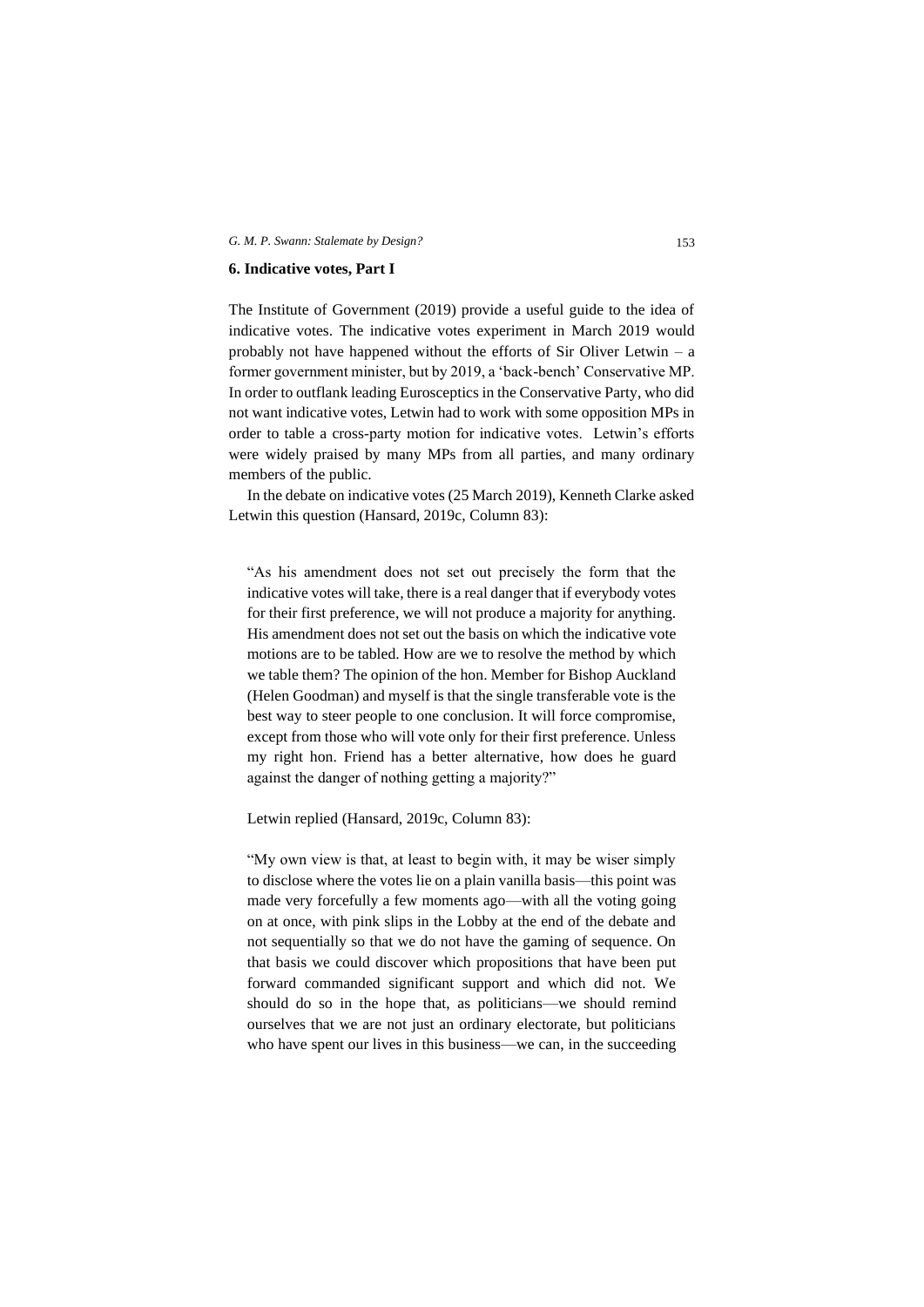few days, having observed the lie of the land, zero in on a compromise that could get a majority. My second answer is that I do not at all discount the possibility that, at a later stage—I am sure that there will have to be a later stage, and indeed I hope that the business of the House motion will book a slot for a later stage—we should resort to some other method to crystallise the majority if we find that it is otherwise difficult to do."

Perhaps Letwin made two mistakes. First, the suggestion that Parliament might "resort to some other method" never materialised. Second, we have to accept that what we got from the indicative votes experiment was not "plain vanilla". On the contrary, it was a rather confusing "fudge" and there is some ambiguity around what exactly the results tell us. The MPs had eight votes each (one for each possible Brexit policy) to express which policies they would vote for. Presumably Letwin hoped that MPs would declare votes for all of the policies that they could envisage supporting. But this is not what he got. Instead, the majority of votes cast were votes against policies, while less than a third of votes were in favour of a policy. This was the outcome that Kenneth Clarke had anticipated in his comment cited above: too many people chose only to vote for their first-choice policy. (Table 6 is calculated from the data in Hansard, 2019e.)

| . es | Abstain |     |
|------|---------|-----|
| 300  |         | 52% |

**Table 6:** All Indicative Votes by Outcome

Moreover, there were some telling differences by party (Table 7, again calculated from data in Hansard, 2019e.) Labour MPs appeared, by and large, to enter into the spirit of the indicative vote experiment, with an average of 3.8 yes-votes per MP. Conservative MPs, on the other hand, only made an average of 1.4 yes-votes per MP. There appear to have been two factors at work here. Firstly, many of those close to Prime Minister Theresa May hardly took part in the process at all, with many abstaining on each vote – perhaps as a signal of loyalty to the Prime Minister. Secondly, many Brexiteers voted for one policy only (or two at most) and large numbers voted against everything else.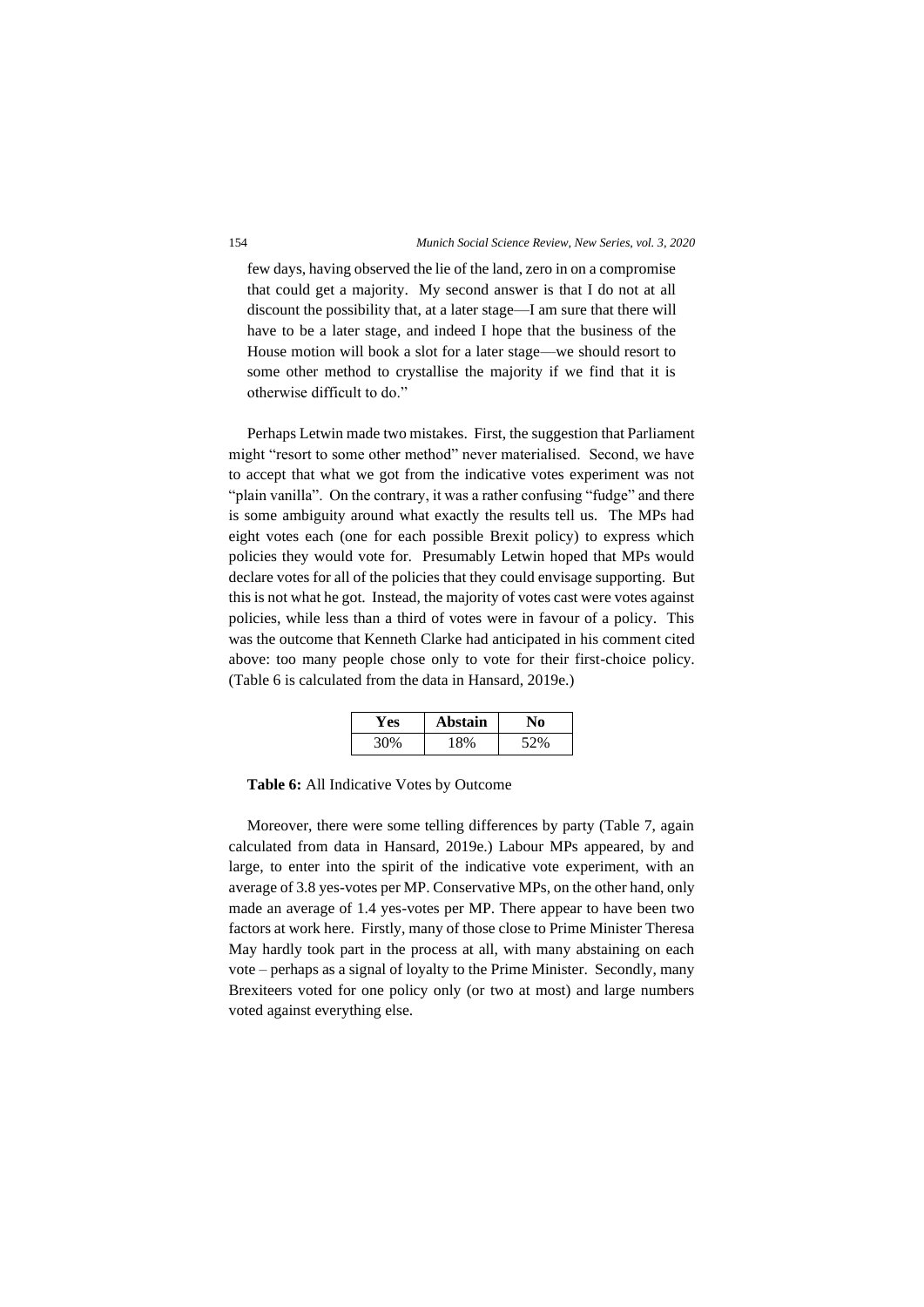*G. M. P. Swann: Stalemate by Design?* 155

| <b>Yes-Votes</b>    | Con              | Lab          | <b>SNP</b><br><b>PC</b> | Ind              | Lib<br>Green     | <b>DUP</b>       | <b>Total</b> |
|---------------------|------------------|--------------|-------------------------|------------------|------------------|------------------|--------------|
| $\boldsymbol{0}$    | 86               | $\mathbf{1}$ | $\mathbf{1}$            | 3                | $\overline{0}$   | $\boldsymbol{0}$ | 91           |
| $\mathbf{1}$        | 65               | 5            | $\overline{c}$          | $\boldsymbol{0}$ | $\boldsymbol{0}$ | 10               | 82           |
| $\overline{2}$      | 126              | 20           | 32                      | 15               | 11               | $\theta$         | 204          |
| 3                   | 29               | 45           | $\overline{4}$          | $\overline{2}$   | $\mathbf{1}$     | $\overline{0}$   | 81           |
| $\overline{4}$      | 7                | 121          | $\mathbf{0}$            | $\overline{0}$   | $\overline{0}$   | $\overline{0}$   | 128          |
| 5                   | $\mathbf{0}$     | 50           | $\mathbf{0}$            | 1                | $\overline{0}$   | $\overline{0}$   | 51           |
| 6                   | $\mathbf{0}$     | 1            | $\boldsymbol{0}$        | $\boldsymbol{0}$ | $\boldsymbol{0}$ | 0                | 1            |
| $7 - 8$             | $\boldsymbol{0}$ | 0            | $\boldsymbol{0}$        | $\theta$         | $\boldsymbol{0}$ | 0                | $\theta$     |
| Total<br>Yes-Votes  | 432              | 920          | 78                      | 41               | 25               | 10               | 1506         |
| <b>MPs</b>          | 313              | 243          | 39                      | 21               | 12               | 10               | 638          |
| Yes-Votes<br>per MP | 1.4              | 3.8          | 2.0                     | 2.0              | 2.1              | 1.0              | 2.4          |

Table 7: Participation in Indicative Votes by Party<sup>5</sup>

Next, we need to ask what 'yes', 'abstain' and 'no' votes actually meant in this context. 'Yes' votes are straightforward: they either indicate a firstchoice policy, or a close alternative that the MP is content to support. But what of 'abstain' votes? Do they perhaps suggest a second tier of policies that the voter is unwilling to support openly at this stage, but might support in some circumstance? And what of 'no' votes? Are these policies that the MP would never support in any circumstance? And what are we to make of MPs who voted 'no' to all 8 policies? Is there nothing at all they support – even amongst the diverse options on offer?

If we assume that 'no' votes do indeed indicate policies that the MP would never vote for, in any circumstances, then on the face of it, the righthand column of Table 6 is quite incredible. It says that the 'average MP'

<sup>5</sup> Con: Conservative; Lab: Labour; SNP: Scottish National Party; PC: Plaid Cymru (Party of Wales); Ind: Independents; Lib: Liberal Democrats; Green: Green Party; DUP: Democratic Unionist Party (of Northern Ireland).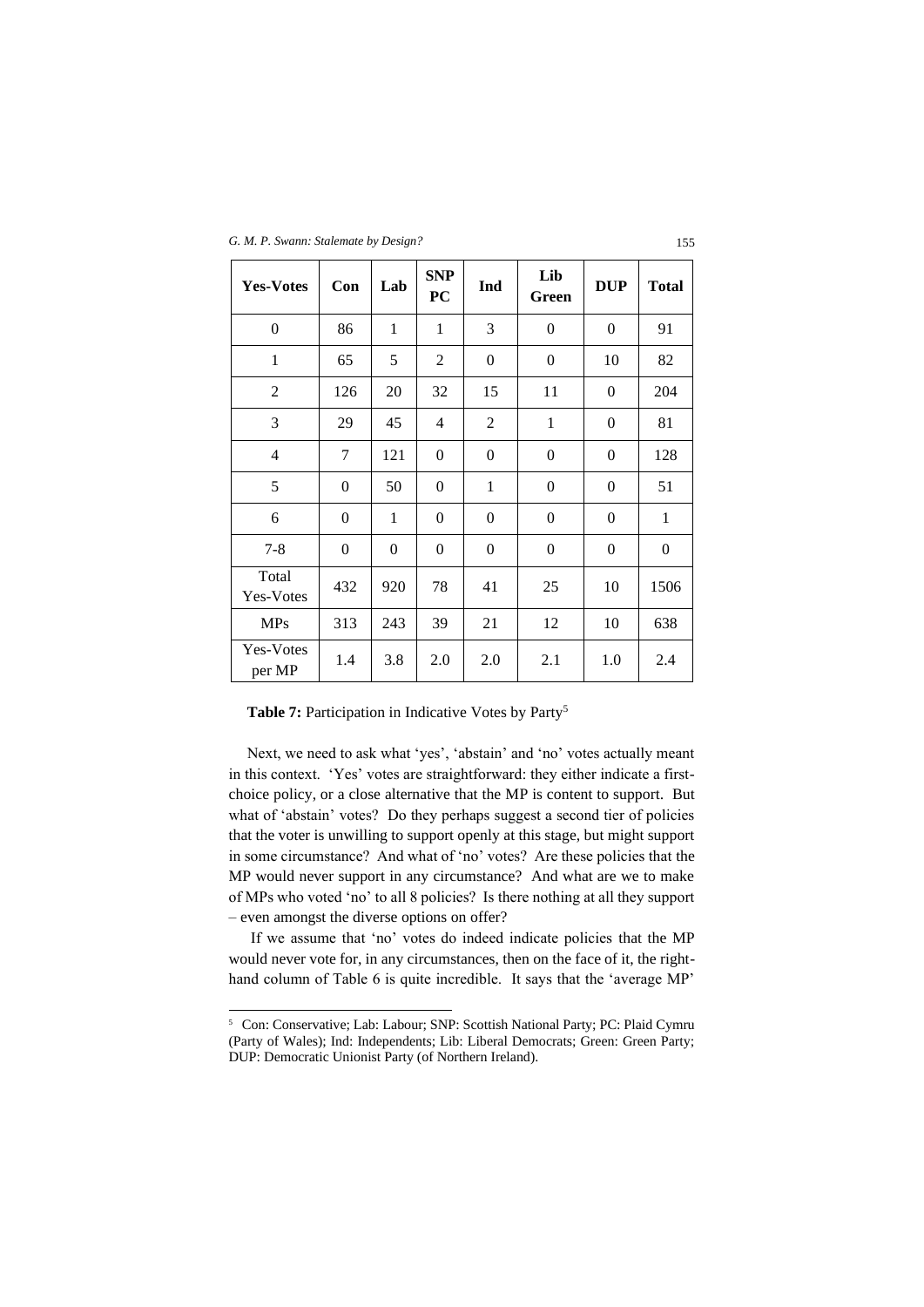voted against four out of the eight options – apparently implying that they would never vote for those four policies in any circumstance. But suppose we reach a point on the exhaustive ballot where there are four options left, and suppose a particular MP has voted 'no' to all four of those remaining options. The implication of Table 6 would appear to be that that MP would never cast a vote for any of those four remaining options, and therefore would no longer participate in the voting process. Is that really credible? I don't think so.

So why were there so many 'abstain' and 'no' votes? Consider a voter who is broad-minded, and would in principle be willing to vote for many different options (say 6 out of 8), if that was the right thing in the circumstances. But that fact does not necessarily mean that this voter is indifferent between those 6 options; on the contrary, this person may have a very clear order of preference. If you don't allow the voters to state their order of preference, then they may, quite reasonably, be unwilling to give a 'yes' vote to all the 6 acceptable options. In that case, it is quite plausible to expect that voters will vote 'yes' for their first choice (and close substitutes), vote 'abstain' for the next tier of options, and vote 'no' for the least preferred options. In short, by not allowing people to express their order of preference, it is likely that potential 'yes' votes turn into 'abstain' votes – or even 'no' votes.

Finally, it is a pity – from the point of view of statistical analysis – that Prime Minister May's Brexit Deal was not included in the indicative vote. The reader may be thinking that since there was a third binary vote on the Withdrawal Agreement on 29 March 2019, then it was unnecessary to include May's deal in the indicative votes. But that is to miss the point: the rules of the game for a single binary vote on one deal are quite different from the rules of the game for a series of N binary indicative votes. The latter is a free vote for most MPs; the former is not. The latter is not binding, while the former certainly is. In the latter, MPs may vote for as many policies as they like; in the former they can only vote for (or against) one.

I suspect that Theresa May was reluctant to let her Brexit Deal be included in the indicative votes in case an alternative policy gained a higher share of the vote. Ironically, if voting on the indicative votes had used the single transferable vote, or an exhaustive multi-round ballot of alternatives, then the inclusion of May's deal in the list of choices could quite possibly have rescued her deal.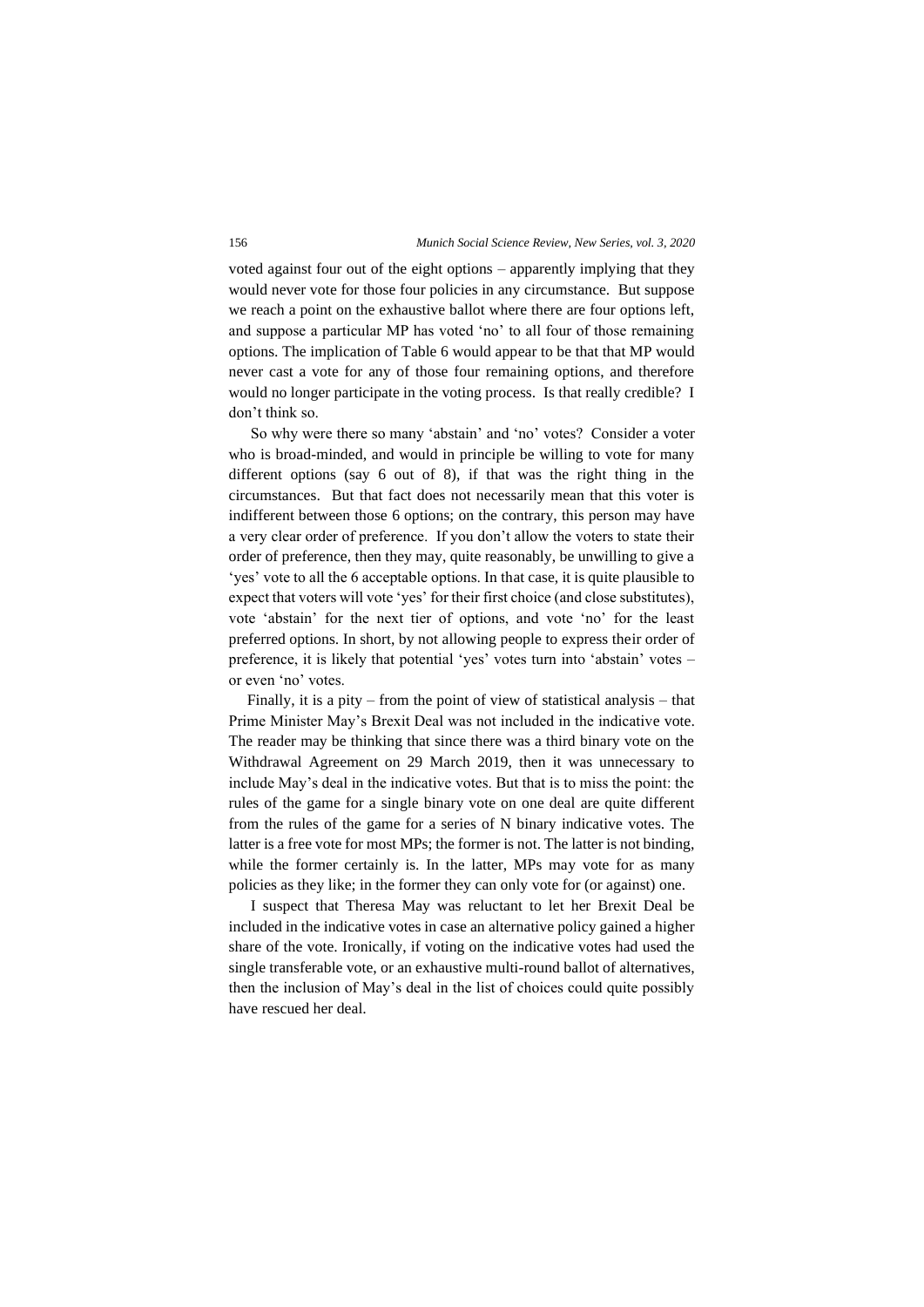#### **7. Indicative votes, Part II**

Despite the ambiguities described above, the indicative vote data do give us an idea of which of the eight options would be most likely to survive to the latter states of an exhaustive vote -- as in the Conservative Party Leadership Election.



**Figure 1:** 'Yes', 'Abstain' and 'No' Votes on 8 Brexit Policies, 27 March 2019

Figure 1 shows, for each of the eight options, the 'yes', 'abstain' and 'no' votes as percentages. The left-hand end of the spectrum represents pro-Remain policies, while the right-hand end of the spectrum represents pro-Brexit policies – and the rationale for placing these eight policies in that particular order is discussed in Appendix 2.

Suppose that my earlier comments are right, and 'abstain' votes might really indicate a potential 'yes' vote, but for a less preferred alternative. Then the challenge in an exhaustive ballot is to turn 'abstain' votes into 'yes' votes, and thereby to cross the 50 per cent line. Figure 1 shows that all the first five options (A to E) can cross the line so long as enough 'abstain' votes are turned into 'yes' votes. Perhaps option D has the best chance. On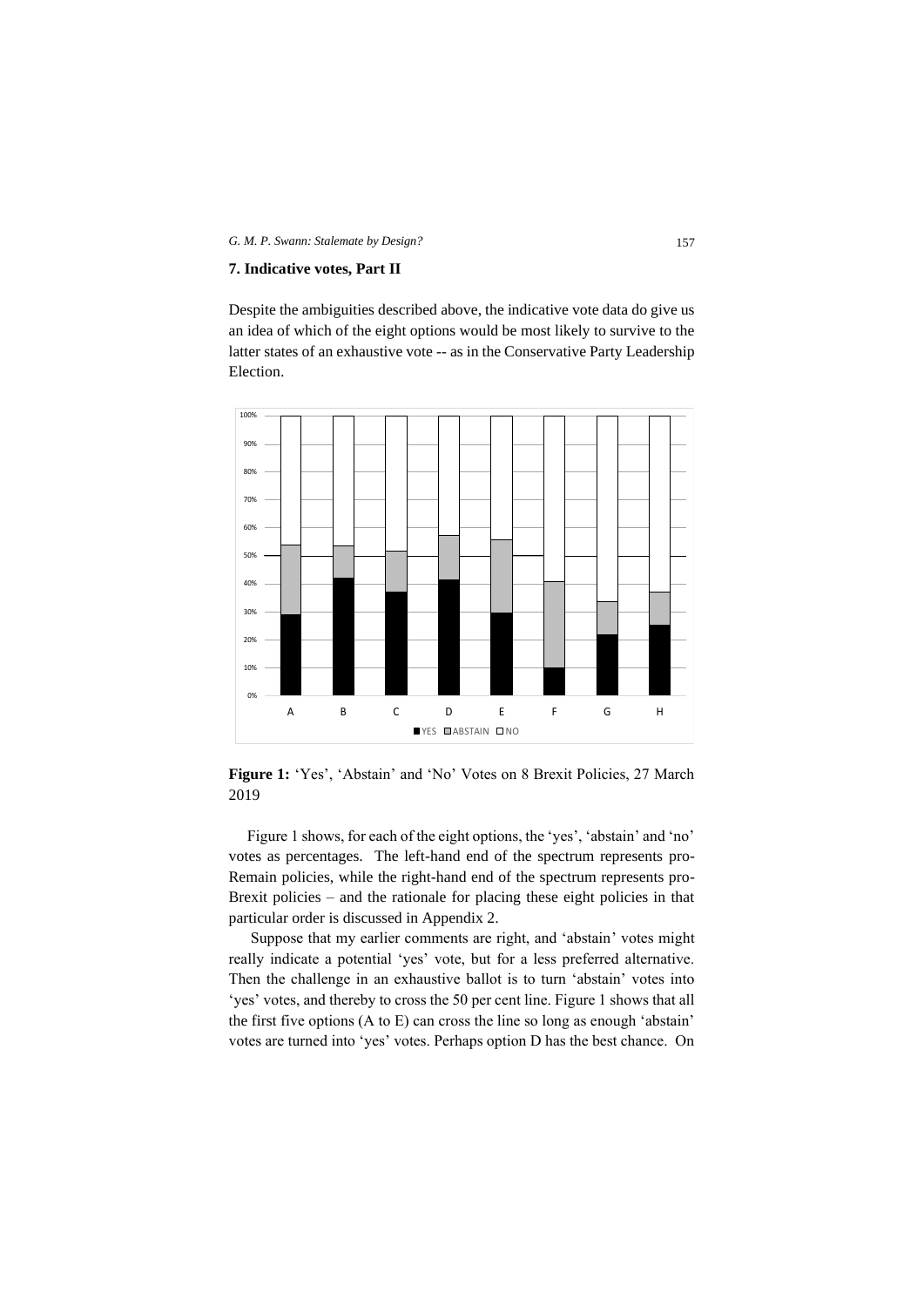the other hand, options F, G and H cannot expect to achieve 50 per cent of votes, even if all their 'abstain' votes are turned into 'yes' votes. While it is difficult to compare the binary votes on Theresa May's deal with the indicative votes, it is certainly possible that May's deal would progress to the last few rounds of the exhaustive ballot.

The geometric distribution considered in Appendix 1 is not a good approximation to the distribution of votes shown in Figure 1. Nevertheless, if we compare Figure 1 with the two bar charts in Appendix 1, we can see that the numbers of votes for different policies in Figure 1 do not vary very much (apart from option F). As discussed in Appendix 1, that means that an exhaustive ballot will usually take a large number of rounds to identify a winner; indeed, it would probably have to go the final round, when voters must choose one policy or another.

Figure 1 describes voting patterns across all MPs -- from all the different parties. The pattern amongst the Conservative and DUP parties was to vote for rather few options, except those at the right-hand end of the spectrum. The pattern amongst Labour MPs was to cast most votes for the policies in the middle. And the pattern amongst the remaining parties -- Liberal Democrats, Scottish National Party, Plaid Cymru (Party of Wales), and Greens – was to vote for the two most remain-oriented policies, at the lefthand end of the spectrum.

# **8. Conclusion**

On 16th January, 2019 - the day after the first Commons vote on Theresa May's Brexit deal - the newspaper headlines made for grim reading (Guardian, 2019):

"Brextinct: May's Brexit deal dead as a dodo" (*The Sun*)

"Brexit shambles" (*Daily Mirror*)

"Brexit Vote Bombshell: Fighting for her life" (*Daily Mail*)

"May suffers historic defeat as Tories turn against her" (*Guardian*) "A complete humiliation" (*Daily Telegraph*)

"May's Brexit deal crushed by Commons" (*Financial Times*)

Even by the standards of the British press, these headlines are pretty harsh. And yet, extraordinary as it may seem, I think that all the newspapers (except perhaps the *Financial Times*) missed the point. Yes, it was a humiliating outcome for Prime Minister Theresa May. But, as I have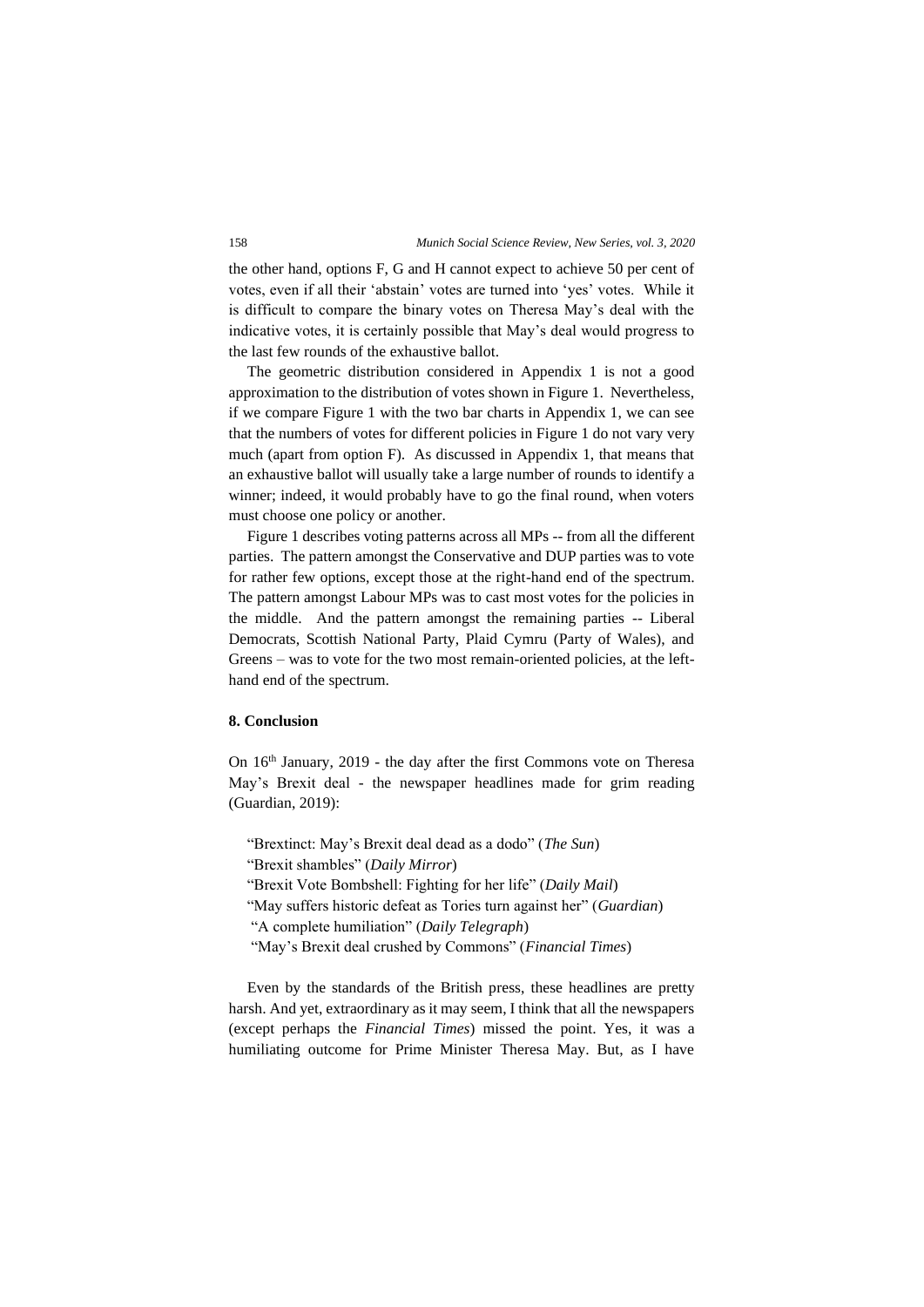suggested above, the problem was not so much Mrs May's deal as Parliament's stubborn determination to press on with using its normal binary voting system, when that was wholly unsuited to a complex and multi-faceted decision of this sort.

In a sense, the *Financial Times* headline was closest to the truth. May's Brexit deal was indeed crushed by the House of Commons. It was crushed by the insistence on observing the convention that all votes must be binary (yes/no). The binary vote used to decide if Parliament would accept May's deal had little chance of success, but that did not, of itself, imply that the deal was a bad one. The flaw was in the voting procedure used – not necessarily the policy. In the same way, I have argued that the use of eight binary votes in the indicative vote experiment was also flawed, because it tends to generate too many abstentions and 'no' votes.

The large literature on voting and social choice theory (with pioneering works by Condorcet, 1785; Black, 1948, 1958; Arrow, 1951; Sen, 1970) tells us that we should not seek a 'perfect' voting system. There is no such thing: all voting procedures have imperfections. But nevertheless, we should be alert to recognise flaws in commonly-used procedures, and to learn how to avoid them.

How would I answer the title question? Was there "Stalemate by Design?"; and, if so, was it intentional or unintentional?

My answer to the first part of the question is, 'yes'. The 2019 Brexit stalemate in the Westminster Parliament was the result of a flawed design in the voting procedure. It was the unintended and unexpected outcome of a flawed voting process. Binary voting processes are not suited to the complex features of Brexit – as I have discussed above. Like Kenneth Clarke (quoted above), I am confident that an alternative approach (whether a single transferable vote, or an exhaustive ballot) could have forced Parliament to select the most popular (or least unpopular) Brexit deal. But I stress the word, "forced". Either of these alternative approaches could have delivered a solution instead of an impasse, but voting would have been a lengthy and very heated process. When opinions were so different and entrenched, how could it be otherwise?

What of the second part to the question? Obviously, I don't suggest that this stalemate was Prime Minister Theresa May's intention. But we should ask this: were there other actors in the drama who were content (or even happy) to see stalemate, because it served their purposes? The short answer is: yes, I think there were. From the evidence I have seen, in reading countless pages of Hansard, I suspect that some actors in the drama tried to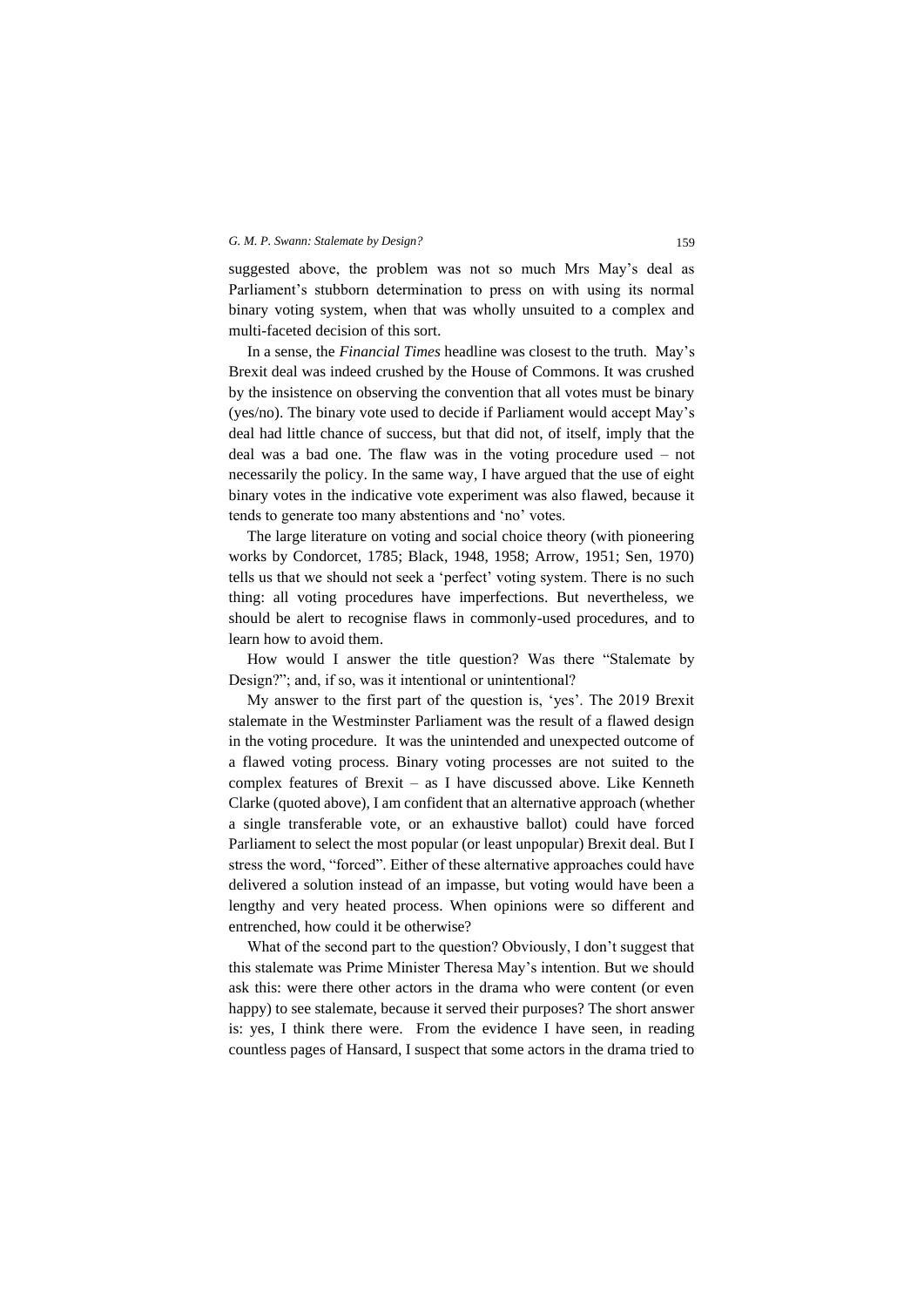exploit archaic procedures to stall May's Deal, and therefore to force her resignation.

Did the stalemate matter? And if so, why? It obviously mattered for Theresa May, as it forced her to resign as Prime Minister, and it was more or less inevitable she would be replaced by Boris Johnson. However, the question of whether it was good for the UK that Johnson should replace May lies well outside the scope of this paper!

The stalemate mattered in other ways. I refer the reader again to the two quotations towards the end of Section 2. The stalemate exhausted the patience of the British people, the patience of business in the UK, the patience of people in many (if not all) of our EU neighbours, and beyond, and the patience of all involved in negotiations on both sides. It also fostered suspicion amongst many Brexiters that the 'establishment' were trying to block Brexit in underhand ways. That suspicion was exploited in the 2019 General Election, so that regions of the UK which had never voted for the Conservative Party did so, because they were persuaded that a vote for Johnson would ensure Brexit went ahead, and soon, while any other vote was a vote for further stalemate.

And, most of all, stalemate mattered because it paved the way for a government that would be only too happy to decide on a no-deal Brexit – and, at the time of writing, that seems the most likely outcome. That matters because of the evidence in Figure 1, which shows that in the indicative votes, it is inconceivable that a proposal for a 'no deal' Brexit could have won a majority in parliament – even if all the 'abstain' voters could be persuaded to vote in favour. While there is undoubtedly a mandate for Brexit, as a result of the 2016 Referendum, I am aware of no vote, survey or opinion poll that offers a mandate for 'no deal'.

In conclusion, I turn to this final question. Of the two voting procedures that could be used to avoid this sort of stalemate, which is better?

The single transferable vote was the solution proposed by Kenneth Clarke and Helen Goodman. The advantage of this is that only a small incremental innovation is required beyond the indicative votes in March 2019. MPs are given a piece of paper with eight options, but instead of a binary (yes/no) vote on each option, MPs are asked to rank these options in order of preference (1 …. N). The disadvantage is this: Westminster politicians seem to have a deep suspicion whenever they are called on to reveal their 'hand'. The single transferable vote forces them to do that, by writing down their 'secrets' on paper. If they do not wish to do that, then they must conceal part of their 'hand' by ranking only a small number of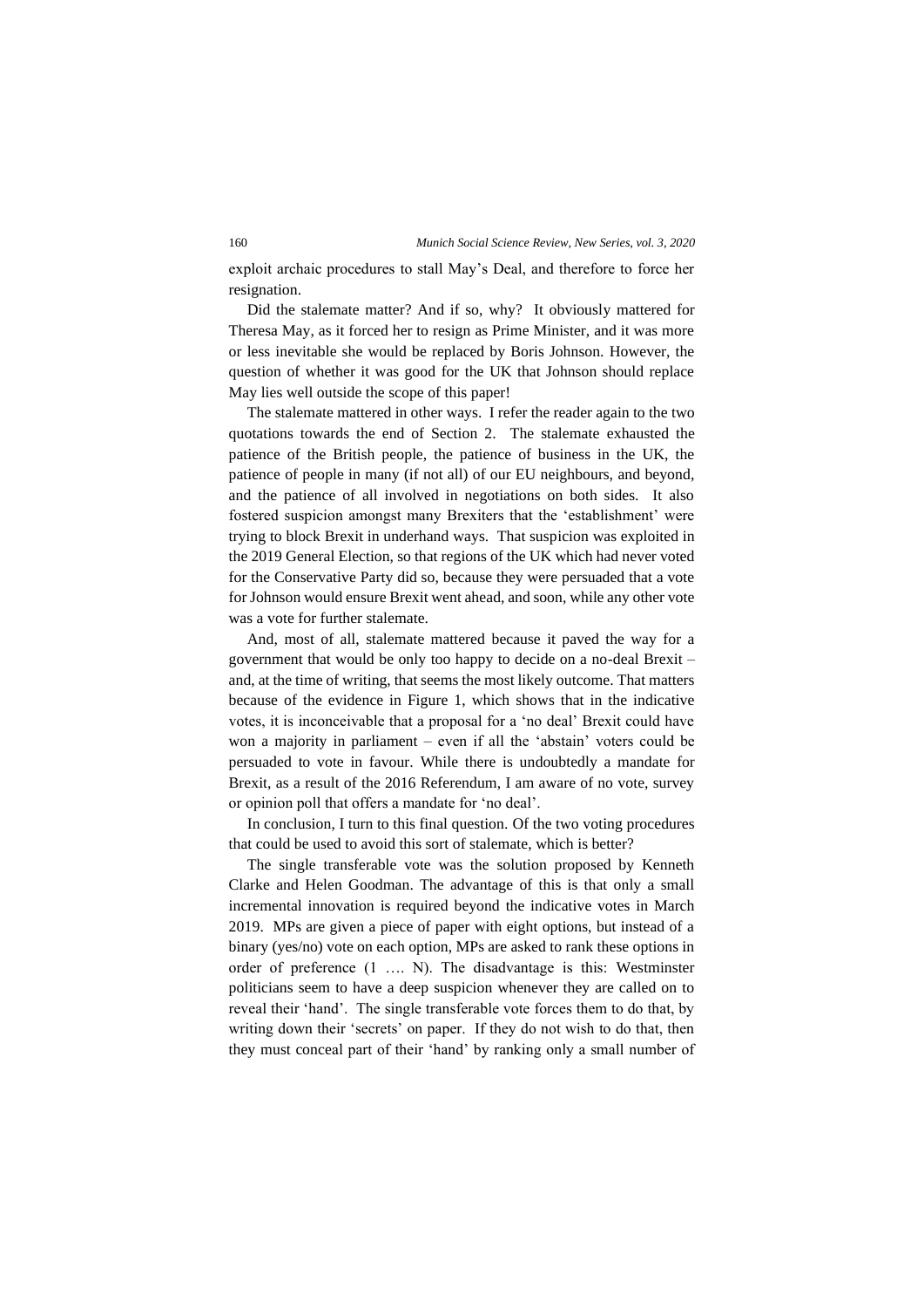alternatives. That may be acceptable, if it happens only in few cases. But when preferences are 'hidden' in a widespread manner, that is not good for the integrity of the voting process.

In comparison, one advantage of the 'exhaustive ballot' is that it works pretty well in leadership election (as illustrated above). So, why should politicians object to its use in Parliament? I suspect that the main objection of most MPs in Parliament would be that it is a radical change compared to standard Parliamentary procedures. But in the end, it is Parliament's obligation to solve problems, and during the Brexit process, Parliament spectacularly failed to do that.

The alternative I have proposed will involve a lengthy voting process, and a heated one. How could it be otherwise when different MPs have such different preferences, and when the number of indicative votes for many of the options are quite close to each other. But I think we must accept that is a better outcome than stalemate, where the wishes of a majority of the British people cannot be honoured because of Parliament's reliance on traditional procedures, and reluctance to consider innovations.

#### **Appendix 1: A Simple Model of an Exhaustive Ballot**

Here, we present a simple model of a leadership election, or an exhaustive ballot to pick a Brexit deal. This shows that when different voters have very different preferences (as described in Section 7), and there is a fairly even distribution of votes across different alternatives, then it will take many rounds of voting before a winner emerges. This very simple model is applicable in two different contexts:

- a) An exhaustive ballot for the most preferred deal out of N possible policies ( $P = 1$  ... N).
- b) A leadership contest, where MPs have to select a winner, who becomes leader, from N different candidates ( $P = 1 ... N$ );

Suppose that after the first round  $(R=1)$  of the contest, we sort the different candidates (people or policies) according to their share of the vote: the candidate with the highest share of the vote is given the number 1, while the candidate with the lowest share of the vote is given the number N. And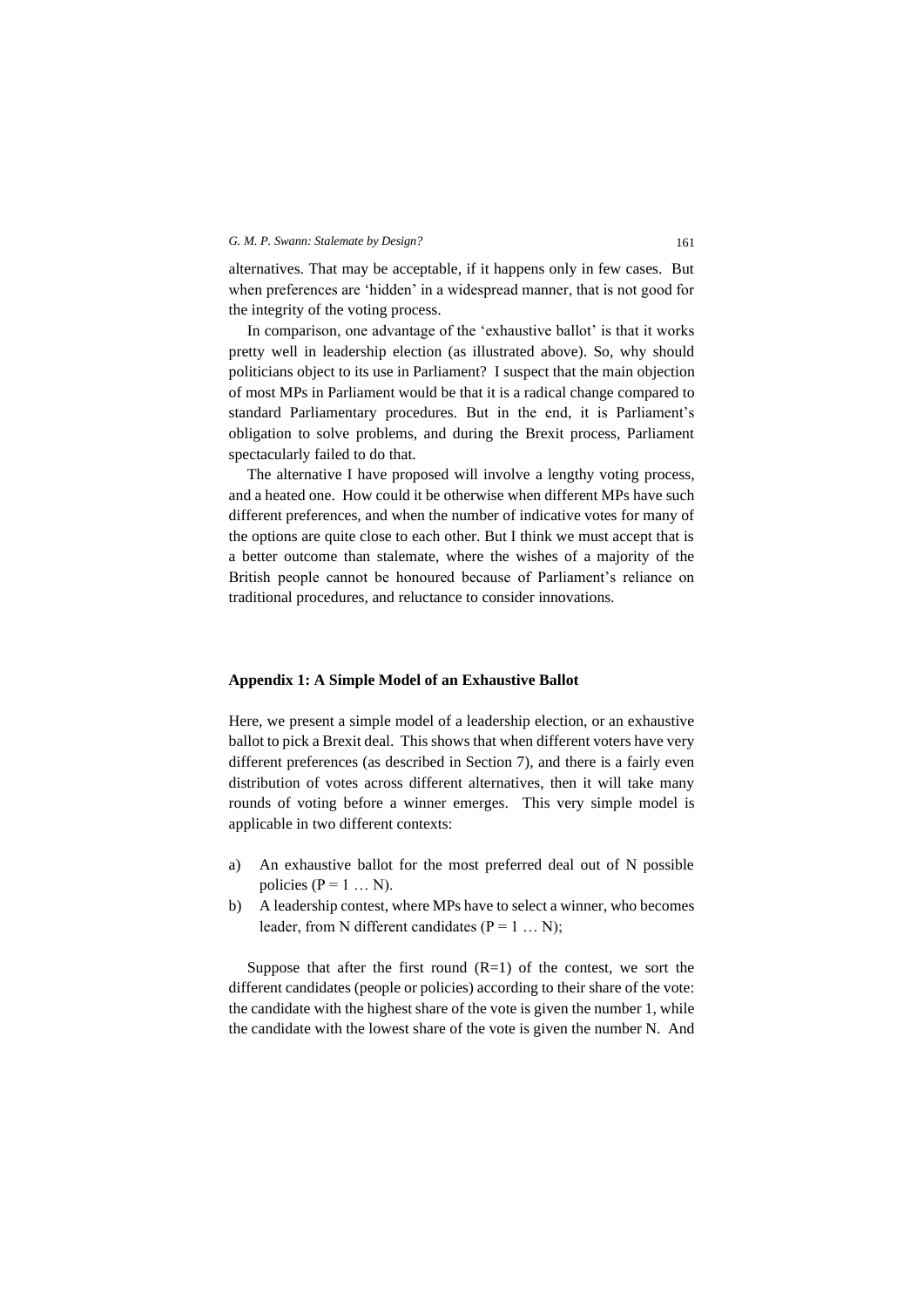suppose, for simplicity, that the distribution of votes across the N candidates in that first round follows a geometric distribution:

$$
V_{P,R} = aP^b
$$

Where  $V_{P,R}$  represents the number of votes for person or policy P in round R; a is a constant representing the scale of voting; b (which is negative) is a constant describing the difference in votes for different people or polices. (The more negative is b, the more different the number of votes for different people/policies; the less negative is b, the more similar the number of votes for different people/policies).

At the end of each round  $(R)$ , one person or policy  $(P=X)$  is eliminated from the contest: the one with the least votes in that round. This means that  $V_{X,R}$  are 'dislocated', and in the next round, these 'dislocated' votes are redistributed between the remaining people or policies. For simplicity, we assume that the redistribution of votes follows this formula:

$$
V_{P,R+1} = V_{P,R} \left[ 1 + V_{X,R} / \sum_{P=1}^{N-R} V_{P,R} \right]
$$

or

$$
V_{P,R+1}/V_{P,R} = \left[1 + V_{X,R} / \sum_{P=1}^{N-R} V_{P,R}\right]
$$

The second formula makes it clear that, subject to our simplifying assumptions, the votes for each person/policy increase from one round to the next by the same percentage. And that means, in each round of the competition, the distribution of votes continues to follow a geometric distribution. That is a convenient assumption, but not necessarily an accurate one. It means that those who start ahead forge further ahead.

Figures 2 and 3 show two examples of the geometric distribution for these values of b: -1.5, -0.1. In each case, the vertical axis shows the percentage of votes, while the horizontal axis shows the different people or policies.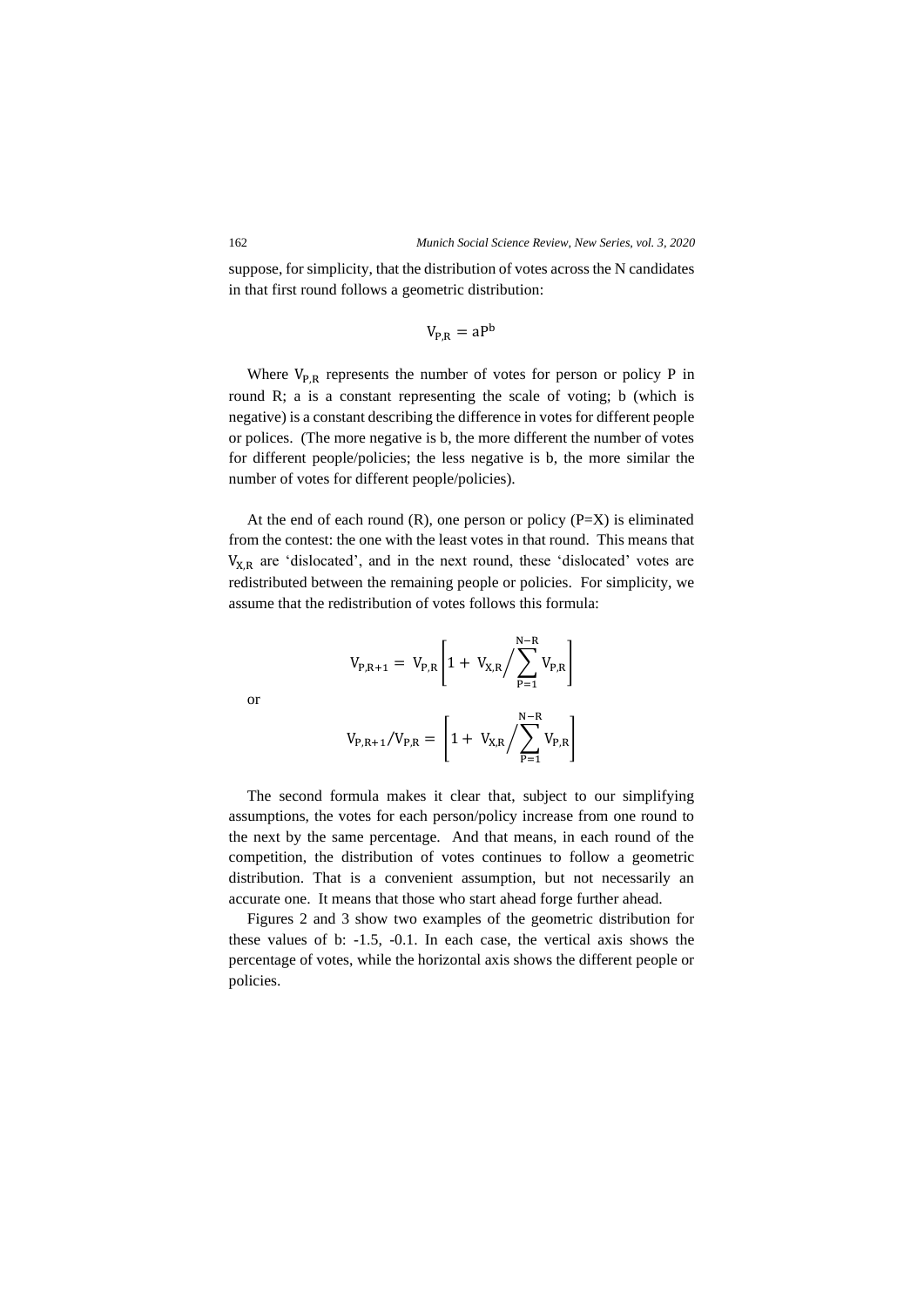

**Figure 2:** Example of Uneven Geometric Distribution (b = -1.5)



In Figure 2, person or policy  $P = 1$  is far ahead of the rest from the start, while in Figure 3, there is almost no difference between the candidates.

**Figure 3:** Example of Even Geometric Distribution (b = -0.1)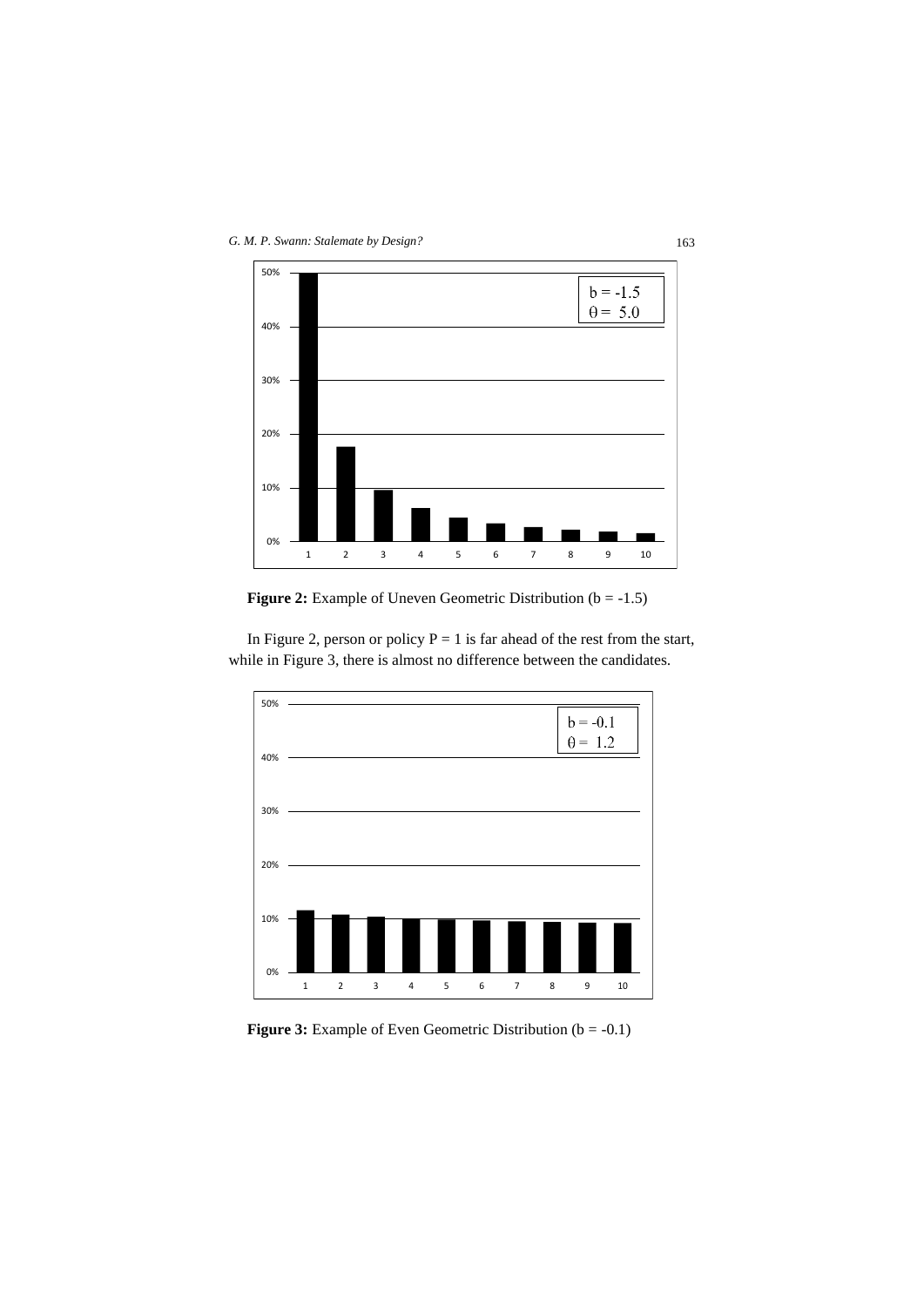Using this simple model, we can work out how long the contest will take before the leading candidate has more than 50 per cent of the vote. Figure 4 measures the length of the contest by the number of candidates that have to be eliminated, before a winner emerges.

For the most negative values of  $b$  (-1.5), the leading candidate achieves just over 50 per cent of the vote in round 1, and therefore no eliminations are required. Indeed, this is clear from Figure 2. But for less negative values of b, the required number of eliminations grows quite fast. For  $b = -1$ , seven eliminations are required before the leading candidate can achieve 50 per cent of the vote. And for  $b = -0.7$ , eight eliminations are required, meaning that only two candidates are left.

The more negative is b, the greater the differences in votes captured by the leading candidate and the 'also ran' candidates. This means the contest can be resolved quite quickly. The less negative is b, the smaller are these differences, and the longer it takes for the winner to achieve 50 per cent.



**Figure 4:** Number of Eliminations Required as a Function of Parameter b

The geometric distribution is a reasonably good fit to the first round of the Conservative leadership election, described in Section 3. But the geometric distribution is not such a good fit to the data from the indicative votes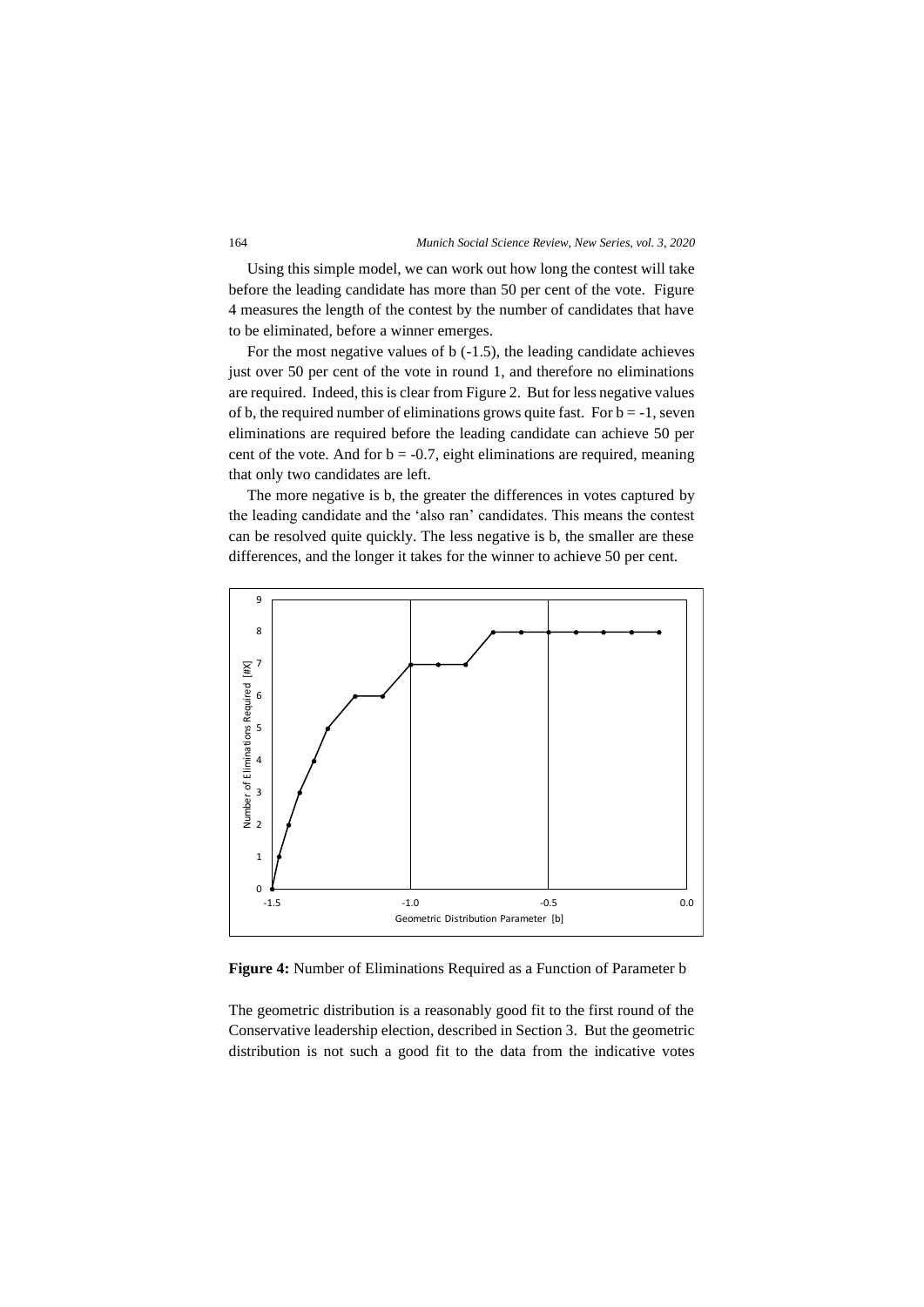(Section 7). In that case, a useful nonparametric measure to describe the equality between votes for different alternatives is this:

$$
\theta = V_{1,1}/\overline{V}_{,1}
$$

where  $V_{1,1}$  is the number of votes for person or policy 1 in round 1; and  $\overline{V}_{,1}$  is the average number of votes across all people/policies in round 1

The measure  $\theta$  compares the votes for the leader in round 1 to the average for all contestants in round 1. The values of  $\theta$  corresponding to values of b are shown in Figures 2 and 3. In the first round of the Conservative leadership election,  $\theta = 3.6$ . In the indicative votes exercise,  $\theta = 1.4$ .

# **Appendix 2: Principal Components Applied to Indicative Vote Data**

One of the useful things we can do with the indicative votes data is to use the correlations between votes for different Brexit policies as an indication of the similarity and difference between different policies. This can be done using principal components (as the simplest method), factor analysis or multidimensional scaling (as the most general method). For the very simple purposes of this paper, the application of principal components is sufficient.

Table 8 shows the correlation in voting patterns across all MPs for each pair of policies, where the policy definitions are taken from Table 2.

|              | A       | B       | $\mathbf C$ | D       | E       | F       | G       | H       |
|--------------|---------|---------|-------------|---------|---------|---------|---------|---------|
| A            |         | 0.87    | 0.65        | 0.62    | 0.45    | $-0.08$ | $-0.53$ | $-0.63$ |
| B            | 0.87    |         | 0.74        | 0.69    | 0.56    | $-0.02$ | $-0.57$ | $-0.65$ |
| $\mathsf{C}$ | 0.65    | 0.74    |             | 0.84    | 0.63    | 0.03    | $-0.53$ | $-0.61$ |
| D            | 0.62    | 0.69    | 0.84        |         | 0.74    | 0.21    | $-0.58$ | $-0.69$ |
| E            | 0.45    | 0.56    | 0.63        | 0.74    |         | 0.43    | $-0.45$ | $-0.57$ |
| $\mathbf{F}$ | $-0.08$ | $-0.02$ | 0.03        | 0.21    | 0.43    |         | $-0.07$ | $-0.15$ |
| G            | $-0.53$ | $-0.57$ | $-0.53$     | $-0.58$ | $-0.45$ | $-0.07$ |         | 0.74    |
| H            | $-0.63$ | $-0.65$ | $-0.61$     | $-0.69$ | $-0.57$ | $-0.15$ | 0.74    |         |

**Table 8:** Correlation in Voting for Different Policies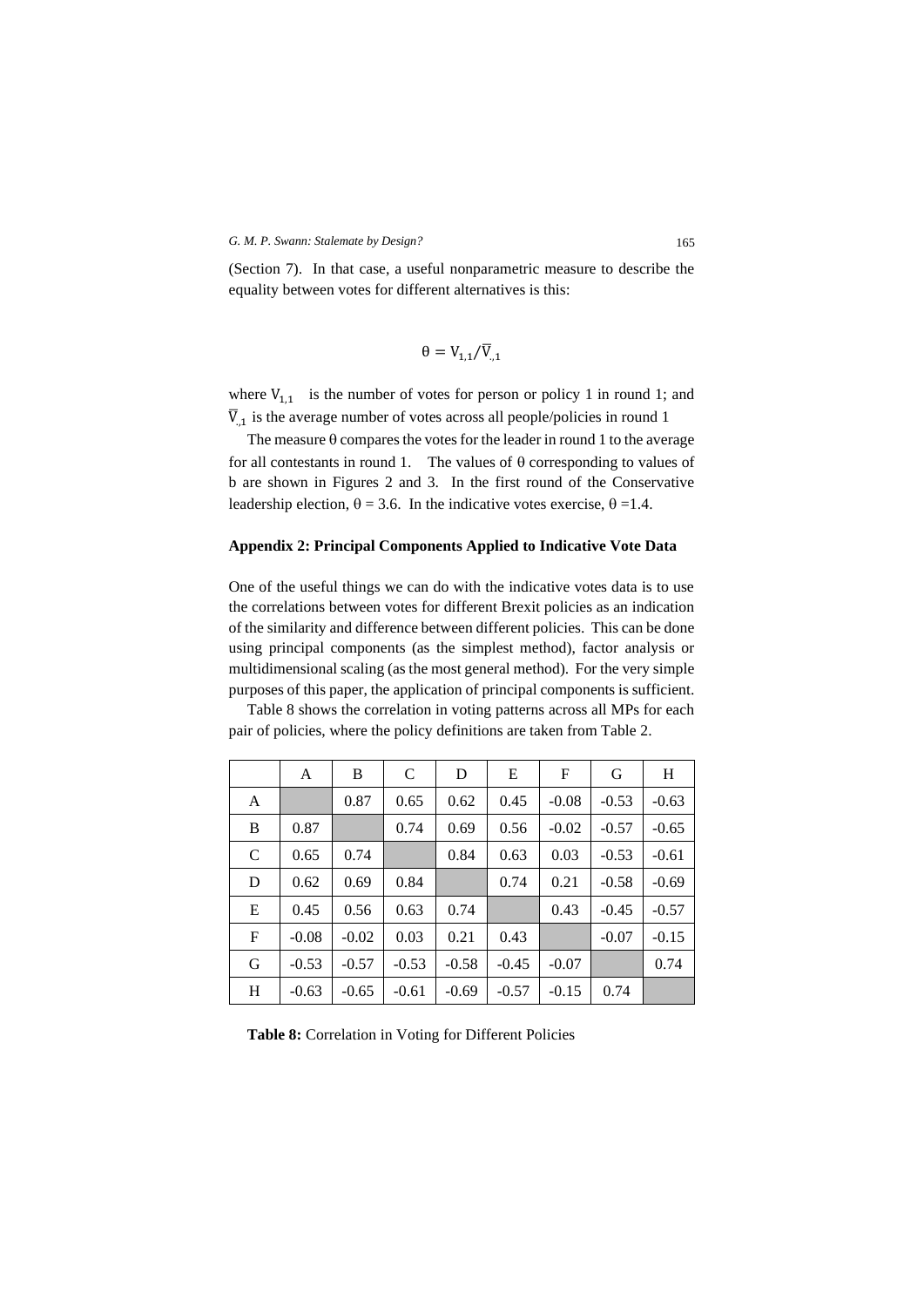This suggests the policies can be placed in three natural groups:

**{**A, B, C, D, E**} {**F**} {**G, H**}**

Correlations within group {A, B, C, D, E} are positive and strong. Correlation within group {G, H} is positive and strong. But correlation across groups  $\{A, B, C, D, E\}$  and  $\{G, H\}$  are negative and strong. Group {F} is an outlier and correlations between F and most members of the other groups are weak (except in the case of E).

We apply the principal components method to that correlation matrix, and compute the two eigenvectors corresponding to the two largest eigenvalues. Then we use these eigenvectors to create a two-dimensional plot of the eight policies. This is shown in Figure 5. I have not drawn a numerical scale for the two axes, because that has little meaning in such a plot; the most important thing is the relative location of the eight different points A to H.



**Figure 5:** Principal Component Plot of Vote Correlation Matrix

As so often happens with principal component plots generated from a correlation matrix, the different policies lie approximately on an ellipse, as shown. Given that, we can simplify things further and use a simple one-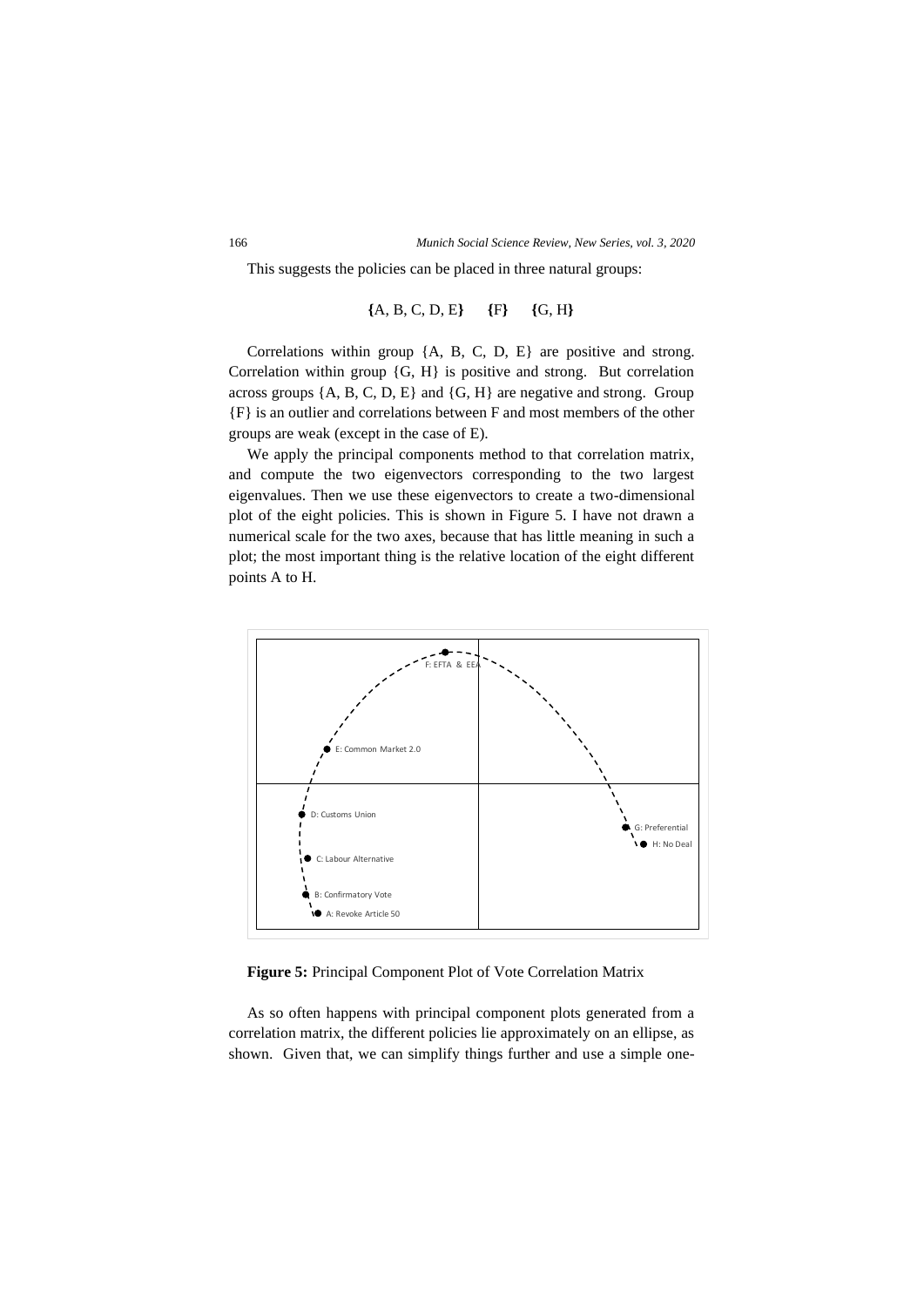dimensional, *ordinal* and alphabetical scale to compare the policies. At one end of the scale is A (the most remain-oriented policy) while at the other end is H (the most Brexit-oriented policy). But as the scale is only ordinal (not cardinal), we are not suggesting that the 'distance' between (say) H and G is the same as the 'distance' between G and F; indeed, that is clearly not the case in Figure 5. We have used that scale at various points in the main part of the paper.

When using a one-dimensional scale of that sort, we can often assess how reliable it is by testing if voter preferences along that scale are singlepeaked. If one end of the spectrum is very pro-remain, while the other end of the spectrum is very pro-Brexit, then it seems reasonable to assume that each MP can identify one ideal point (or contiguous group of points) on that spectrum, which corresponds to their peak preference. If we list an MP's indicative votes in the order A, B, C …, H, then one clear example of singlepeaked preferences would be:

 $\langle N_0 \rangle \langle Yes \rangle \langle Yes \rangle \langle Yes \rangle \langle No \rangle \langle No \rangle \langle No \rangle \langle No \rangle$ 

When we take account of 'abstain' votes, that is a little more complex. Should we treat <Abstain> as indicating a neutral option that is less preferred to <Yes>, but more preferred to <No>? In some cases that may be a reasonable assumption. If so, then the following example would violate the principle of single-peaked preferences (the violation is highlighted **in bold**):

<No> **<Yes> <Abstain> <Yes>** <No> <No> <No> <No>

But this may not be a fair assumption in all cases. Abstention may often reflect a strong political constraint – not neutrality. In that case, the last example does not violate single-peakedness. But either way, this next example certainly does violate single-peakedness:

<No> **<Yes> <No> <Yes>** <No> <No> <No> <No>

Out of 638 voting MPs,<sup>6</sup> only 15 (2.4 per cent) have non-single-peaked preferences, when we only consider <Yes> and <No> votes. But if we treat

<sup>6</sup> By tradition, the Speaker and three Deputy Speakers do not vote. In addition, the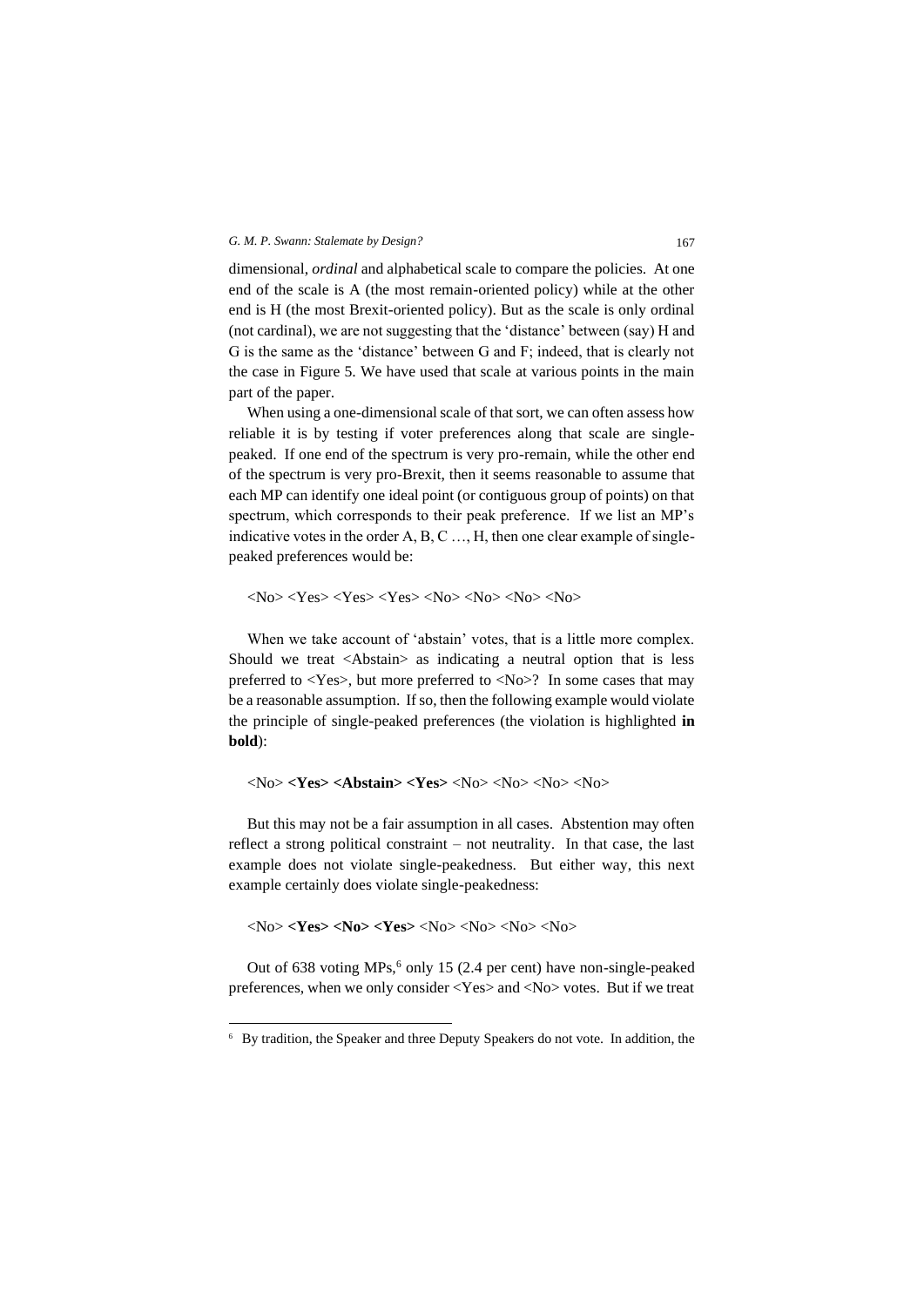<Abstain> votes as an intermediate preference score between <Yes> and  $\langle$ No $\rangle$ , then 67 (10.5 per cent) have non-single-peaked preferences. In short, the vast majority of MPs appear to have single-peaked preferences over this one-dimensional, ordinal scale.

### **References**

- Arrow, K. J. (1951), *Social Choice and Individual Values*, New York: Wiley.
- Black, D. (1948), "On the Rationale of Group Decision-making", *Journal of Political Economy*, 56: 23–34.
- Black, D. (1958), "The Theory of Committees and Elections", Cambridge: Cambridge University Press.
- Condorcet, Marquis de (1785), *Essai sur l'Application de l'Analyse à la Probabilité des Décisions Rendus à la Pluralité des Voix*, Paris: Imprimerie Royale: [archive.org/details/essaisurlapplica00cond](https://archive.org/details/essaisurlapplica00cond)
- Guardian (2019), "Front Pages on Wednesday after May's Brexit Vote Defeat", 16 January 2019:

[www.theguardian.com/politics/2019/jan/16/brexit-front-pages-on](http://www.theguardian.com/politics/2019/jan/16/brexit-front-pages-on-wednesday-after-may-vote-defeat)[wednesday-after-may-vote-defeat](http://www.theguardian.com/politics/2019/jan/16/brexit-front-pages-on-wednesday-after-may-vote-defeat)

Hansard (2019a), *European Union (Withdrawal) Act*, 15 January 2019, Volume 652, Columns 1020-1130:

[hansard.parliament.uk/Commons/2019-01-15](https://hansard.parliament.uk/Commons/2019-01-15)

Hansard (2019b), *European Union (Withdrawal) Act*, 12 March 2019, Volume 656, Columns 208-300:

[hansard.parliament.uk/Commons/2019-03-12](https://hansard.parliament.uk/Commons/2019-03-12)

Hansard (2019c), *European Union (Withdrawal) Act*, 25 March 2019, Volume 657 Columns 60-145:

[hansard.parliament.uk/Commons/2019-03-25](https://hansard.parliament.uk/Commons/2019-03-25)

Hansard (2019d), *EU: Withdrawal and Future Relationship (Motions)*, 27 March 2019, Volume 657, Columns 369-428:

[hansard.parliament.uk/Commons/2019-03-27](https://hansard.parliament.uk/Commons/2019-03-27)

Hansard (2019e), *EU: Withdrawal and Future Relationship Votes*, 27 March 2019, Volume 657, Columns 481-513: [hansard.parliament.uk/Commons/2019-03-27](https://hansard.parliament.uk/Commons/2019-03-27)

Sinn Fein MPs, representing voters in Northern Ireland that favour closer ties with the Irish Republic, do not take up their seats in the Westminster Parliament, and therefore do not vote.